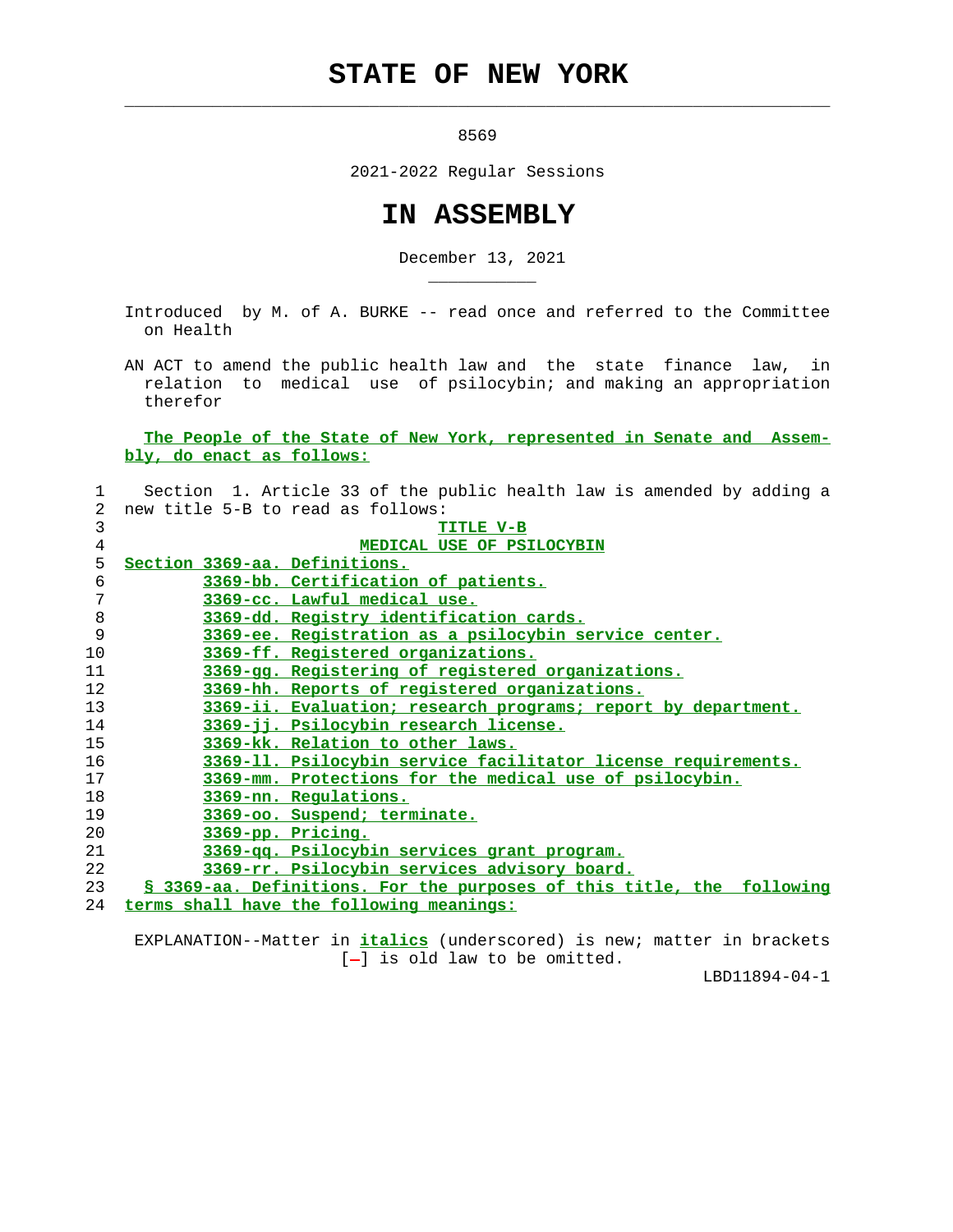| 1        | 1. "Psilocybin" means a naturally occurring psychedelic prodrug          |
|----------|--------------------------------------------------------------------------|
| 2        | compound produced by fungi, including but not limited to members of the  |
| 3        | genus Psilocybe. Such term shall include psilocin, the substance into    |
| 4        | which psilocybin is converted in the human body.                         |
| 5        | 2. "Psilocybin product" means psilocybin, concentrated psilocybin, and   |
| 6        | psilocybin-infused products for use by a certified patient.              |
| 7        | 3. "Psilocybin-infused products" means products that have been manu-     |
| 8        | factured and contain either psilocybin or concentrated psilocybin and    |
| 9        | other ingredients that are intended for use or consumption.              |
| 10       | 4. "Caring for" means treating a patient, in the course of which the     |
| 11       | practitioner has completed a full assessment of the patient's medical    |
| 12       | history and current medical condition.                                   |
| 13       | 5. "Certified medical use" includes the acquisition, cultivation,        |
| 14       | manufacture, delivery, harvest, possession, preparation, transfer,       |
| 15       | transportation, or use of medical psilocybin for a certified patient, or |
| 16       | paraphernalia relating to the administration of psilocybin to treat or   |
| 17       | alleviate a certified patient's medical condition or symptoms associated |
|          | with the patient's medical condition.                                    |
|          | 6. "Certified patient" means a patient who is a resident of New York     |
|          | state or receiving care and treatment in New York state as determined by |
|          | <u>the board in requlation, and is certified under this chapter.</u>     |
|          | 7. "Condition" means having one of the following conditions: cancer,     |
|          | positive status for human immunodeficiency virus or acquired immune      |
|          | deficiency syndrome, amyotrophic lateral sclerosis, Parkinson's disease, |
| 24<br>25 | multiple sclerosis, damage to the nervous tissue of the spinal cord with |
|          | objective neurological indication of intractable spasticity, epilepsy,   |
|          | inflammatory bowel disease, neuropathies, Huntington's disease, post-    |
|          | traumatic stress disorder, pain that degrades health and functional      |
|          | capability where the use of medical cannabis is an alternative to opioid |
|          | use, substance use disorder, Alzheimer's, muscular dystrophy, dystonia,  |
|          | rheumatoid arthritis, autism or any other condition certified by the     |
|          | practitioner.                                                            |
|          | 8. "Cultivation" means growing, cloning, harvesting, drying, curing,     |
|          | grading, and trimming of psilocybin plants for sale to certain other     |
|          | categories of psilocybin license- and permit-holders.                    |
|          | 9. "Psilocybin service center" means a facility that registers with      |
|          | the department to assist one or more certified patients with the         |
|          | purchase, acquisition, possession, use or administration of medical      |
|          | psilocybin.                                                              |
|          | 10. "Designated caregiver" means an individual designated by a certi-    |
|          | fied patient in a registry application. A certified patient may desig-   |
|          | nate up to five designated caregivers not counting designated caregiver  |
|          | facilities or designated caregiver facilities' employees.                |
|          | 11. "Psilocybin services" means services provided to a certified         |
|          | patient before, during and after the patient's consumption of a psilocy- |
|          | bin product, including a preparation session and integration session.    |
|          | 12. "Psilocybin service center employee" means an employee of a psilo-   |
|          | cybin service center.                                                    |
|          | 13. "Form of medical psilocybin" means characteristics of the medical    |
|          | psilocybin recommended or limited for a particular certified patient,    |
|          | including the method of consumption and any particular strain, variety,  |
| 51<br>52 | and quantity or percentage of psilocybin or particular active ingredi-   |
|          | ent, or whole psilocybin.                                                |
|          | 14. "Laboratory testing facility" means any independent laboratory       |
| 54<br>55 | capable of testing psilocybin and psilocybin products for medical-use.   |
|          |                                                                          |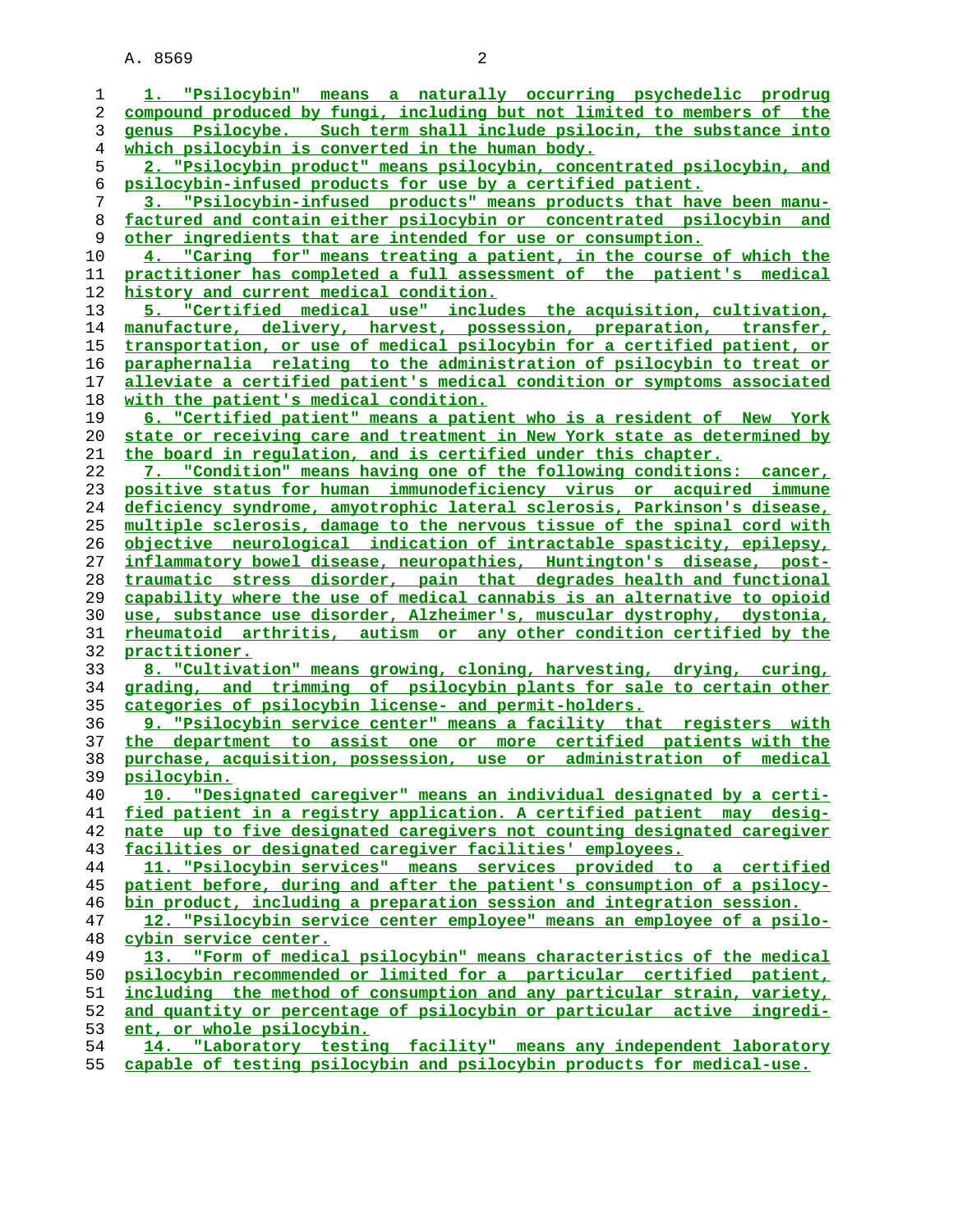| 1              | 15. "License" means a written authorization as provided under this                                                                   |
|----------------|--------------------------------------------------------------------------------------------------------------------------------------|
| 2              | title permitting persons to engage in a specified activity authorized                                                                |
| 3              | pursuant to this title.                                                                                                              |
| $\overline{4}$ | 16. "Licensee" means an individual or an entity who has been granted a                                                               |
| 5              | <u>license under this title.</u>                                                                                                     |
| 6              | 17. "Medical psilocybin" means psilocybin as defined in this section,                                                                |
| 7              | intended for a certified medical use, as determined by the department.                                                               |
| 8              | 18. "Package" means any container or receptacle used for holding                                                                     |
| 9              | psilocybin or psilocybin products.                                                                                                   |
| 10             | 19. "Practitioner" means a practitioner who is licensed, registered or                                                               |
| 11             | certified by New York state to prescribe controlled substances within                                                                |
| 12             | the state. Nothing in this title shall be interpreted so as to give any                                                              |
| 13             | such person authority to act outside their scope of practice as defined                                                              |
| 14             | by title eight of the education law. Additionally, nothing in this title                                                             |
| 15             | shall be interpreted to allow any unlicensed, unregistered, or uncerti-                                                              |
| 16             | fied person to act in a manner that would require a license, registra-                                                               |
| 17             | tion, or certification pursuant to title eight of the education law.                                                                 |
| 18             | 20. "Processor" means a licensee that extracts concentrated psilocybin                                                               |
| 19             | and/or compounds, blends, extracts, infuses, or otherwise manufactures                                                               |
| 20             | concentrated psilocybin or psilocybin products, but not the cultivation                                                              |
| 21             | of the psilocybin contained in the psilocybin product.                                                                               |
| 22             | 21. "Registered organization" means an organization registered under                                                                 |
| 23             | this title.                                                                                                                          |
| 24             | 22. "Registry application" means an application properly completed and                                                               |
| 25             | filed with the department by a certified patient under this title.                                                                   |
| 26             | 23. "Registry identification card" means a document that identifies a                                                                |
| 27             | certified patient or designated caregiver, as provided under this title.                                                             |
| 28             |                                                                                                                                      |
| 29             | 24. "Psilocybin service center operator" means a person or entity that                                                               |
| 30             | <u>operates a psilocybin service center.</u><br>25.                                                                                  |
| 31             | "Psilocybin service facilitator" means a person or entity that is<br>licensed in accordance with this title to administer psilocybin |
| 32             | services.                                                                                                                            |
| 33             | "Small business" means small business as defined in section one<br>26.                                                               |
| 34             | hundred thirty-one of the economic development law and shall apply for                                                               |
| 35             | purposes of this chapter where any inconsistencies exist.                                                                            |
| 36             | 27. "Terminally ill" means an individual has a medical prognosis that                                                                |
| 37             | the individual's life expectancy is approximately one year or less if                                                                |
| 38             | the illness runs its normal course.                                                                                                  |
| 39             | "Warehouse" means and includes a place in which psilocybin<br>28.                                                                    |
| 40             | products are securely housed or stored.                                                                                              |
| 41             | 29. "Wholesale" means to solicit or receive an order for, to keep or                                                                 |
| 42             | expose for sale, and to keep with intent to sell, made by any licensed                                                               |
| 43             | person, whether principal, proprietor, agent, or employee of any medi-                                                               |
| 44             | cal-use psilocybin or psilocybin product, for purposes of resale.                                                                    |
| 45             | 30. "Administration session" means a session held at a psilocybin                                                                    |
| 46             | service center at which a certified patient purchases, consumes and                                                                  |
| 47             | experiences the effects of a psilocybin product under the supervision of                                                             |
| 48             | a psilocybin service facilitator.                                                                                                    |
| 49             | 31. "Integration session" means a meeting between a certified patient                                                                |
| 50             | and a psilocybin service facilitator that may occur after the patient                                                                |
| 51             | completes an administration session.                                                                                                 |
| 52             | 32. "Preparation session" means a meeting between a certified patient                                                                |
| 53             | and a psilocybin service facilitator that must occur before such patient                                                             |
| 54             | participates in an administration session.                                                                                           |
| 55             | 33. "Premises" means all public and private enclosed areas, as well as                                                               |
| 56             | areas outside of a building at a location, other than a person's primary                                                             |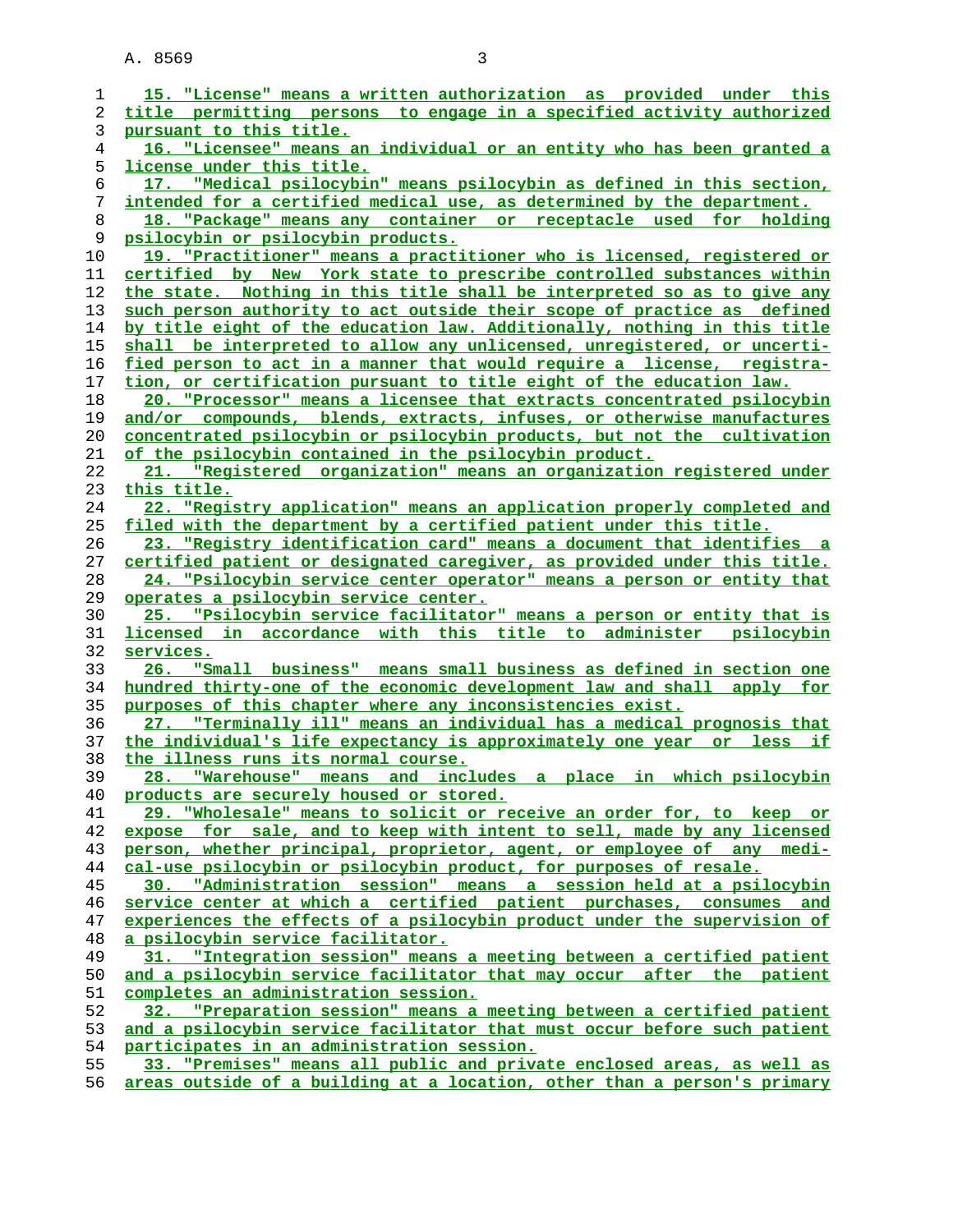| ı  | residence, that are used for activities permitted under this title,      |
|----|--------------------------------------------------------------------------|
| 2  | including manufacturing psilocybin products, operating a psilocybin      |
| 3  | service center or providing psilocybin services to certified patients.   |
| 4  | Such definition shall include offices, kitchens, rest rooms and store-   |
| 5  | <u>rooms.</u>                                                            |
| 6  | § 3369-bb. Certification of patients. 1. A patient certification may     |
| 7  | <u>only be issued if:</u>                                                |
| 8  | (a) the patient has a condition, which shall be specified in the         |
| 9  | patient's health care record;                                            |
| 10 | (b) the practitioner by training or experience is qualified to treat     |
| 11 | the condition:                                                           |
| 12 | (c) the patient is under the practitioner's continuing care for the      |
| 13 | condition; and                                                           |
| 14 | (d) in the practitioner's professional opinion and review of past        |
| 15 | treatments, the patient is likely to receive therapeutic or palliative   |
| 16 | benefit from the primary or adjunctive treatment with medical use of     |
| 17 | psilocybin for the condition.                                            |
| 18 | 2. The certification shall include: (a) the name, date of birth and      |
| 19 | address of the patient; (b) a statement that the patient has a condition |
| 20 | and the patient is under the practitioner's care for the condition; (c)  |
| 21 | a statement attesting that all requirements of subdivision one of this   |
|    |                                                                          |
| 22 | section have been satisfied; (d) the date; and (e) the name, address,    |
| 23 | telephone number, and the signature of the certifying practitioner. The  |
| 24 | department may require by regulation that the certification shall be on  |
| 25 | a form provided by the department. The practitioner may state in the     |
| 26 | certification that, in the practitioner's professional opinion, the      |
| 27 | patient would benefit from medical psilocybin only until a specified     |
| 28 | date. The practitioner may state in the certification that, in the prac- |
| 29 | titioner's professional opinion, the patient is terminally ill and that  |
| 30 | the certification shall not expire until the patient dies.               |
| 31 | 3. In making a certification, the practitioner may consider the form     |
| 32 | of medical psilocybin the patient should consume, including the method   |
| 33 | of consumption and any particular strain, variety, and quantity or       |
| 34 | percentage of psilocybin or particular active ingredient, and appropri-  |
| 35 | ate dosage. The practitioner may state in the certification any recom-   |
| 36 | mendation or limitation the practitioner makes, in his or her profes-    |
| 37 | sional opinion, concerning the appropriate form or forms of medical      |
| 38 | psilocybin and dosage.                                                   |
| 39 | 4. Every practitioner shall consult the prescription monitoring          |
| 40 | program registry prior to making or issuing a certification, for the     |
| 41 | purpose of reviewing a patient's controlled substance history. For       |
| 42 | purposes of this section, a practitioner may authorize a designee to     |
| 43 | consult the prescription monitoring program registry on his or her       |
| 44 | behalf, provided that such designation is in accordance with section     |
| 45 | thirty-three hundred forty-three-a of this article.                      |
| 46 | 5. The practitioner shall give the certification to the certified        |
| 47 | patient and place a copy in the patient's health care record.            |
| 48 | 6. No practitioner shall issue a certification under this section for    |
| 49 | themselves.                                                              |
| 50 | 7. A registry identification card based on a certification shall         |
| 51 | expire one year after the date the certification is signed by the prac-  |
| 52 | titioner, except as provided for in subdivision eight of this section.   |
| 53 | 8. (a) If the practitioner states in the certification that, in the      |
| 54 | practitioner's professional opinion, the patient would benefit from      |
| 55 | medical psilocybin only until a specified earlier date, then the regis-  |
| 56 | try identification card shall expire on that date; (b) if the practi-    |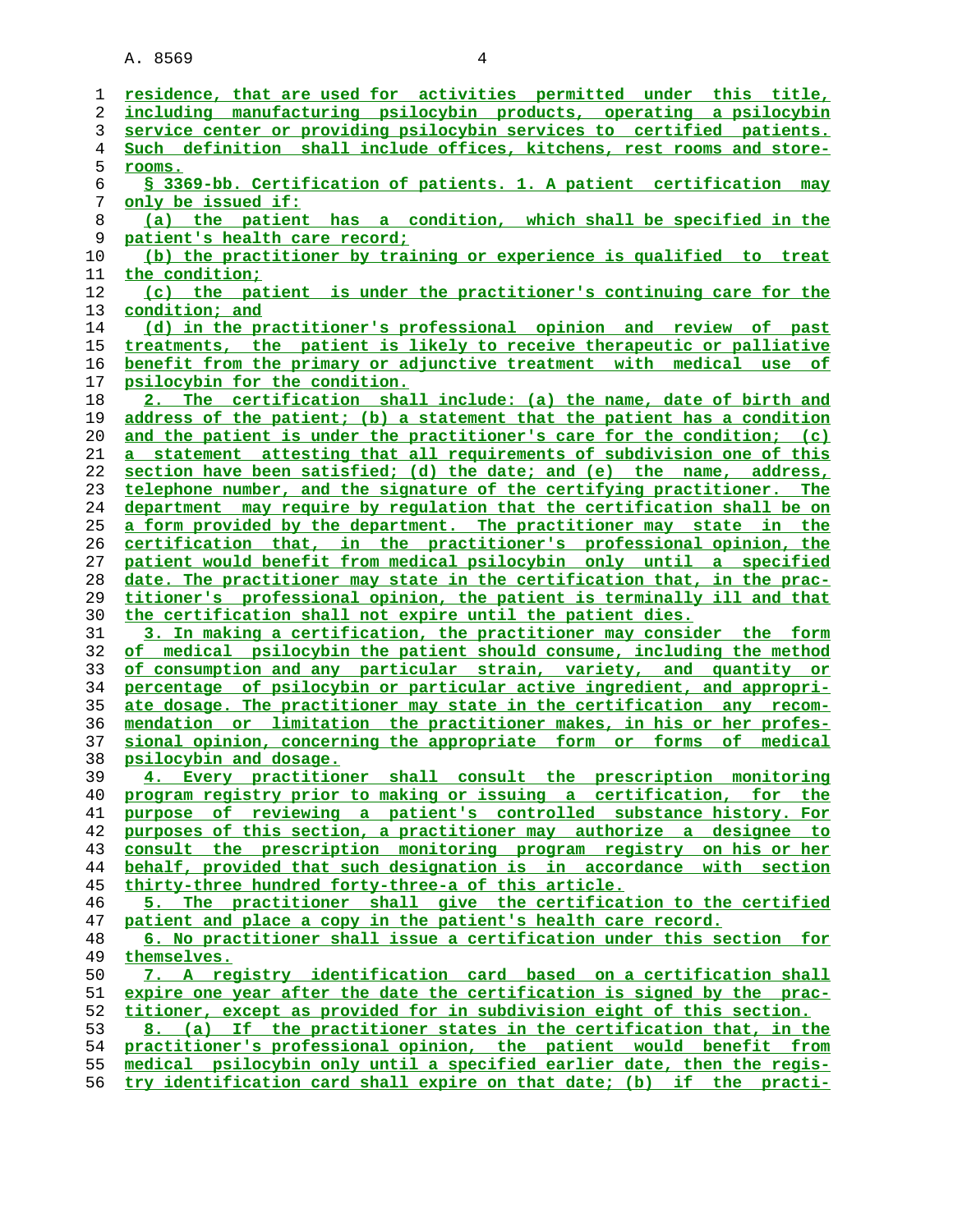| ı  | tioner states in the certification that in the practitioner's profes-         |
|----|-------------------------------------------------------------------------------|
| 2  | sional opinion the patient is terminally ill and that the certification       |
| 3  | shall not expire until the patient dies, then the registry identifica-        |
| 4  | tion card shall state that the patient is terminally ill and that the         |
| 5  | registration card shall not expire until the patient dies; (c) if the         |
| 6  | practitioner re-issues the certification to terminate the certification       |
| 7  | on an earlier date, then the registry identification card shall expire        |
| 8  | on that date and shall be promptly destroyed by the certified patient;        |
| 9  | (d) if the certification so provides, the registry identification card        |
| 10 | shall state any recommendation or limitation by the practitioner as to        |
| 11 | the form or forms of medical psilocybin or dosage for the certified           |
| 12 | patient; and (e) the department shall make requlations to implement this      |
| 13 | subdivision.                                                                  |
| 14 | 9. (a) A certification may be a special certification if, in addition         |
| 15 | to the other requirements for a certification, the practitioner certi-        |
| 16 | fies in the certification that the patient's condition is progressive         |
| 17 | and degenerative or that delay in the patient's certified medical use of      |
| 18 | psilocybin poses a risk to the patient's life or health.                      |
| 19 | (b) The department shall create the form to be used for a special             |
| 20 | <u>certification and shall make that form available to be downloaded from</u> |
| 21 | the department's website.                                                     |
| 22 | 10. Prior to issuing a certification a practitioner must complete, at         |
| 23 | a minimum, a two-hour course as determined by the department in requ-         |
| 24 | lation. For the purposes of this title a person's status as a practi-         |
| 25 | tioner is deemed to be a "license" for the purposes of section thirty-        |
| 26 | three hundred ninety of this article and shall be subject to the same         |
| 27 | revocation process.                                                           |
| 28 | S 3369-cc. Lawful medical use. The purchase, possession, acquisition,         |
| 29 | use, delivery, transfer, transportation, or administration of medical         |
| 30 | psilocybin by a certified patient, designated caregiver, registered           |
| 31 | organization or the employees of a psilocybin service center, for certi-      |
| 32 | fied medical use, shall be lawful under this title provided that:             |
| 33 | 1. The psilocybin purchased, possessed, acquired or used by a certi-          |
| 34 | fied patient shall have occurred at a psilocybin service center under         |
| 35 | the supervision of a psilocybin service facilitator;                          |
| 36 | 2. The psilocybin that may be possessed by a certified patient shall          |
| 37 | not exceed the dosage determined by the practitioner, consistent with         |
| 38 | any quidance and requlations issued by the department;                        |
| 39 | 3. The form or forms of medical psilocybin that may be purchased,             |
| 40 | possessed, acquired or used by the certified patient pursuant to a            |
| 41 | certification shall be in compliance with any recommendation or limita-       |
| 42 | tion by the practitioner as to the form or forms of medical psilocybin        |
| 43 | or dosage for the certified patient in the certification; and                 |
| 44 | 4. The medical psilocybin shall be kept in the original package in            |
| 45 | which it was dispensed under this title, except for the portion removed       |
| 46 | for immediate consumption for certified medical use by the certified          |
| 47 | patient.                                                                      |
| 48 | § 3369-dd. Registry identification cards. 1. Upon approval of the             |
| 49 | certification, the department shall issue registry identification cards       |
| 50 | for certified patients and designated caregivers. A registry identifica-      |
| 51 | tion card shall expire as provided in this title or as otherwise              |
| 52 | provided in this section. The department shall begin issuing registry         |
| 53 | identification cards as soon as practicable after the certifications          |
| 54 | required by this title are granted. The department may specify a form         |
| 55 | for a registry application, in which case the department shall provide        |
|    |                                                                               |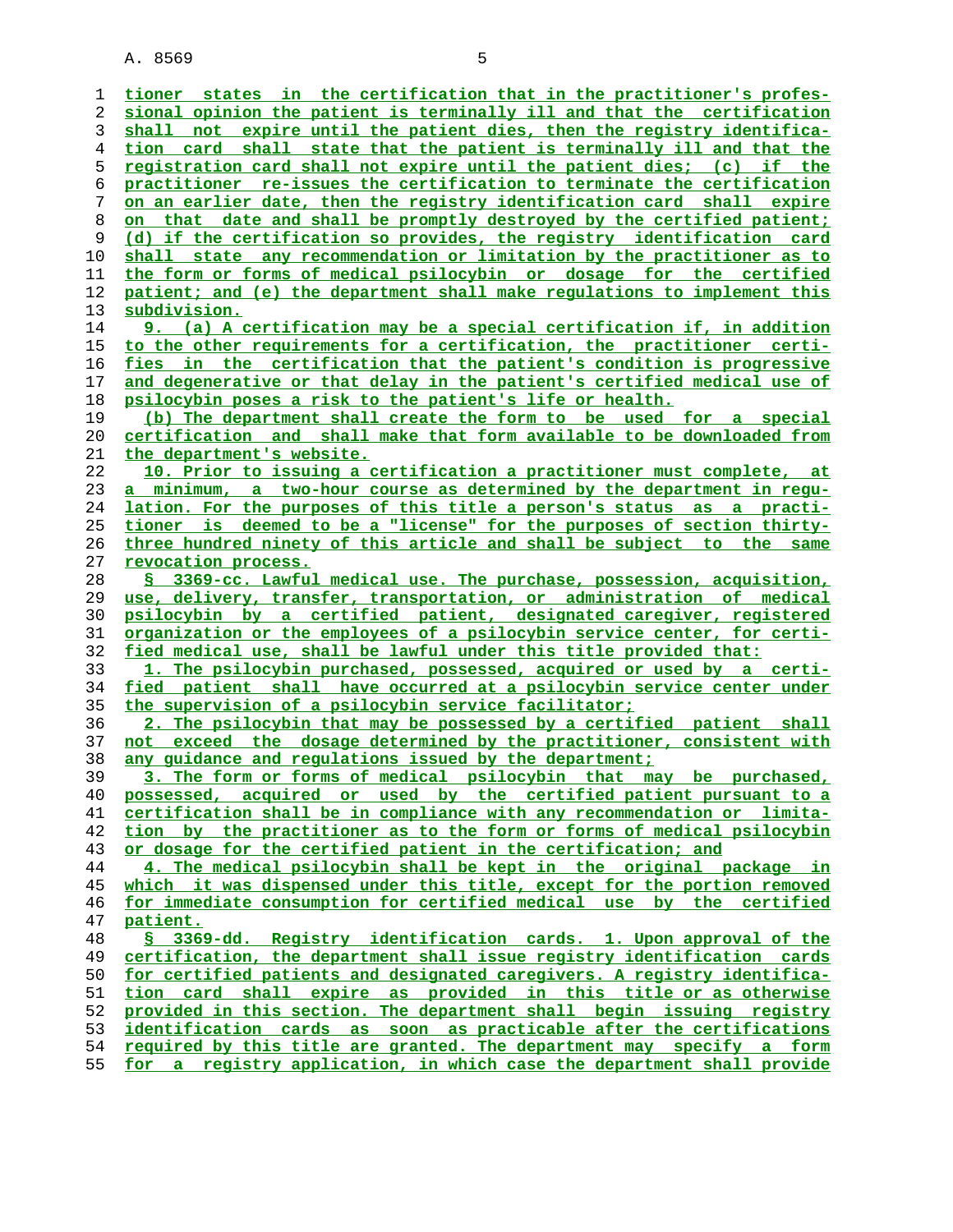|    | the form on request, reproductions of the form may be used, and the form        |
|----|---------------------------------------------------------------------------------|
| 1  |                                                                                 |
| 2  | shall be available for downloading from the department's website.               |
| 3  | 2. To obtain, amend or renew a registry identification card, a certi-           |
| 4  | fied patient or designated caregiver shall file a registry application          |
| 5  | with the department, unless otherwise exempted by the department in             |
| 6  | regulation. The registry application or renewal application shall               |
| 7  | include:                                                                        |
| 8  | (a) in the case of a certified patient:                                         |
| 9  | (i) the patient's certification, a new written certification shall be           |
| 10 | provided with a renewal application if required by the department;              |
| 11 | (ii) the name, address, and date of birth of the patient;                       |
| 12 | (iii) the date of the certification;                                            |
| 13 | (iv) if the patient has a registry identification card based on a               |
| 14 | current valid certification, the registry identification number and             |
| 15 | expiration date of that registry identification card;                           |
| 16 | (v) the specified date until which the patient would benefit from               |
| 17 | medical psilocybin, if the certification states such a date;                    |
| 18 | (vi) the name, address, and telephone number of the certifying practi-          |
| 19 | tioner;                                                                         |
|    | (vii) any recommendation or limitation by the practitioner as to the            |
| 20 |                                                                                 |
| 21 | <u>form or forms of medical psilocybin or dosage for the certified patient;</u> |
| 22 | (viii) if the certified patient designates a designated caregiver, the          |
| 23 | name, address, and date of birth of the designated caregiver, and other         |
| 24 | individual identifying information required by the department; and              |
| 25 | other individual identifying information required by the depart-<br>(ix)        |
| 26 | ment;                                                                           |
| 27 | (b) in the case of a designated caregiver:                                      |
| 28 | (i) the name, address, and date of birth of the designated caregiver;           |
| 29 | (ii) if the designated caregiver has a registry identification card,            |
| 30 | the registry identification number and expiration date of that registry         |
| 31 | identification card; and                                                        |
| 32 | (iii) other individual identifying information required by the depart-          |
| 33 | ment;                                                                           |
| 34 | (c) a statement that a false statement made in the application is               |
| 35 | punishable under section 210.45 of the penal law;                               |
| 36 | (d) the date of the application and the signature of the certified              |
| 37 | patient or designated caregiver, as the case may be; and                        |
| 38 | (e) any other requirements determined by the department.                        |
| 39 | 3. Where a certified patient is under the age of eighteen or otherwise          |
| 40 | incapable of consent, the application for a registry identification card        |
| 41 | shall be made by the person responsible for making health care decisions        |
| 42 | for the patient. Such designated caregiver shall be: (a) a parent or            |
| 43 | legal quardian of the certified patient; (b) a person designated by a           |
| 44 | parent or legal guardian; or (c) an appropriate person approved by the          |
| 45 | department upon a sufficient showing that no parent or legal quardian is        |
| 46 | appropriate or available.                                                       |
| 47 | 4. No person may be a designated caregiver if the person is under               |
| 48 | twenty-one years of age unless a sufficient showing is made to the              |
| 49 | department that the person should be permitted to serve as a designated         |
| 50 | caregiver. The requirements for such a showing shall be determined by           |
| 51 | the department.                                                                 |
| 52 | 5. No person may be a designated caregiver for more than four certi-            |
| 53 |                                                                                 |
| 54 | fied patients at one time.                                                      |
|    | 6. If a certified patient wishes to change or terminate his or her              |
| 55 | designated caregiver, for whatever reason, the certified patient shall          |
| 56 | notify the department as soon as practicable. The department shall issue        |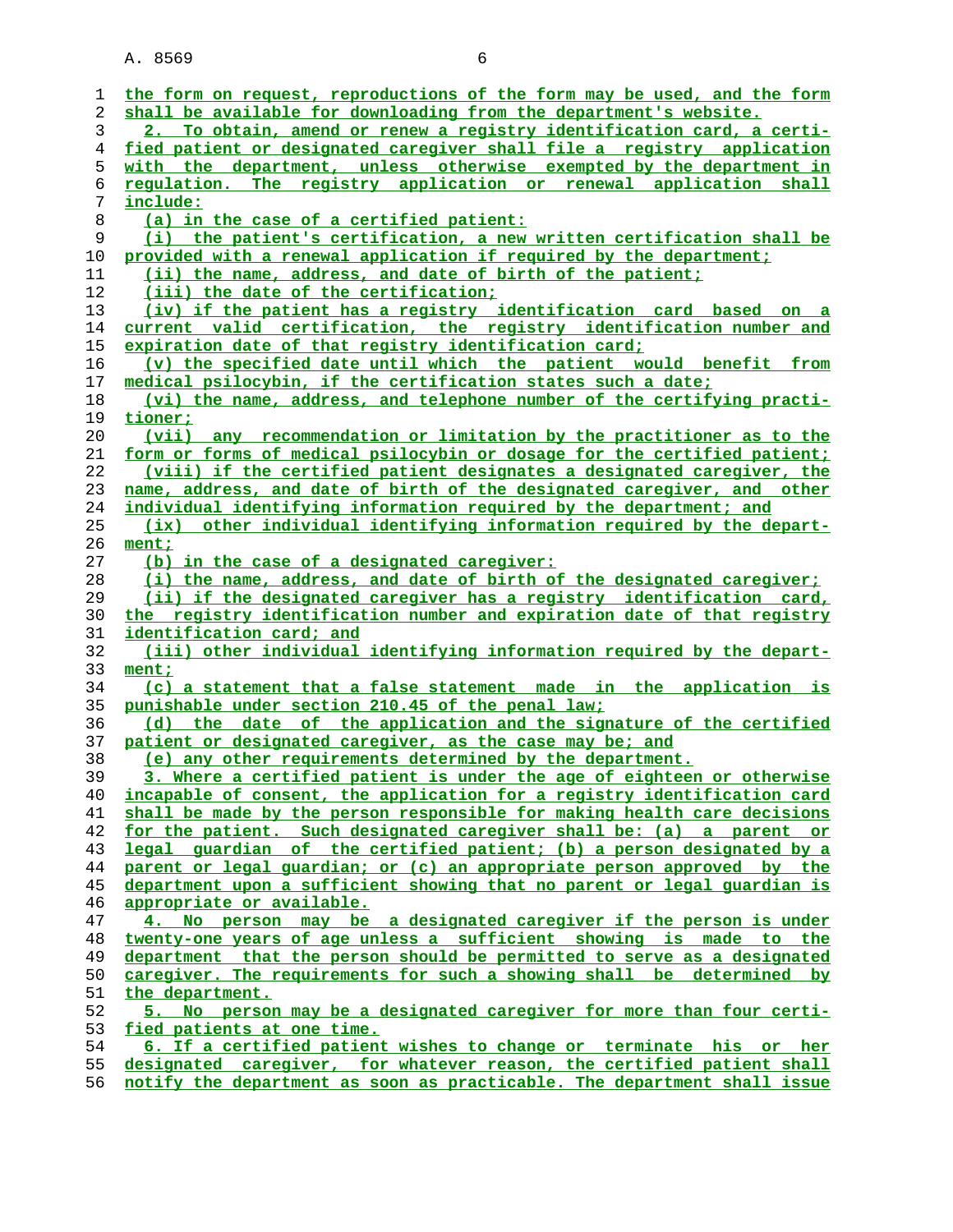| 1        |                                                                                                                                                   |
|----------|---------------------------------------------------------------------------------------------------------------------------------------------------|
|          | a notification to the designated caregiver that their registration card                                                                           |
| 2        | is invalid and must be promptly destroyed. The newly designated caregiv-                                                                          |
| 3        | er must comply with all requirements set forth in this section.                                                                                   |
| 4        | 7. If the certification so provides, the registry identification card                                                                             |
| 5        | shall contain any recommendation or limitation by the practitioner as to                                                                          |
| 6        | the form or forms of medical psilocybin or dosage for the certified                                                                               |
| 7        | patient.                                                                                                                                          |
| 8        | 8. The department shall issue separate registry identification cards                                                                              |
| 9        | for certified patients and designated caregivers as soon as reasonably                                                                            |
| 10       | practicable after receiving a complete application under this section,                                                                            |
| 11       | unless it determines that the application is incomplete or factually                                                                              |
| 12       | inaccurate, in which case it shall promptly notify the applicant.                                                                                 |
| 13       | 9. If the application of a certified patient designates an individual                                                                             |
| 14       | as a designated caregiver who is not authorized to be a designated care-                                                                          |
| 15       | giver, that portion of the application shall be denied by the department                                                                          |
| 16       | <u>but that shall not affect the approval of the balance of the applica-</u>                                                                      |
| 17       | tion.                                                                                                                                             |
| 18       | 10. A registry identification card shall:                                                                                                         |
| 19       | (a) contain the name of the certified patient or the designated care-                                                                             |
| 20       | <u>giver as the case may be;</u>                                                                                                                  |
| 21       | (b) contain the date of issuance and expiration date of the registry                                                                              |
| 22       | <u>identification card;</u>                                                                                                                       |
| 23       | (c) contain a registry identification number for the certified patient                                                                            |
| 24       | or designated caregiver, as the case may be and a registry identifica-                                                                            |
| 25       | tion number;                                                                                                                                      |
| 26       | (d) contain a photograph of the individual to whom the registry iden-                                                                             |
| 27       | tification card is being issued, which shall be obtained by the depart-                                                                           |
| 28       | ment in a manner specified by the department in requlations; provided,                                                                            |
| 29       | however, that if the department requires certified patients to submit                                                                             |
| 30       | photographs for this purpose, there shall be a reasonable accommodation                                                                           |
| 31       | of certified patients who are confined to their homes due to their                                                                                |
| 32       | medical conditions and may therefore have difficulty procuring photo-                                                                             |
|          |                                                                                                                                                   |
| 33       | graphs;                                                                                                                                           |
| 34       | (e) be a secure document as determined by the department;                                                                                         |
| 35       | (f) plainly state any recommendation or limitation by the practitioner                                                                            |
| 36       | as to the form or forms of medical psilocybin or dosage for the certi-                                                                            |
| 37       | fied patient; and                                                                                                                                 |
| 38       | (q) any other requirements determined by the department.                                                                                          |
| 39       | 11. A certified patient or designated caregiver who has been issued a                                                                             |
| 40       | <u>registry identification card shall notify the department of any change</u>                                                                     |
| 41       | in his or her name or address or, with respect to the patient, if he or                                                                           |
| 42       | she ceases to have the condition noted on the certification within ten                                                                            |
| 43       | days of such change. The certified patient's or designated caregiver's                                                                            |
| 44       | registry identification card shall be deemed invalid and shall be                                                                                 |
| 45       | promptly destroyed.                                                                                                                               |
| 46       | 12. If a certified patient or designated caregiver loses his or her                                                                               |
| 47       | registry identification card, he or she shall notify the department                                                                               |
| 48       | within ten days of losing the card. The department shall issue a new                                                                              |
| 49       | registry identification card as soon as practicable, which may contain a                                                                          |
| 50       | new registry identification number, to the certified patient or desig-                                                                            |
| 51       | nated caregiver, as the case may be.                                                                                                              |
| 52       | 13. The department shall maintain a confidential list of the persons                                                                              |
| 53       | whom it has issued registry identification cards. Individual identi-<br>to l                                                                      |
| 54<br>55 | fying information obtained by the department under this title shall be<br>confidential and exempt from disclosure under article six of the public |

**officers law.**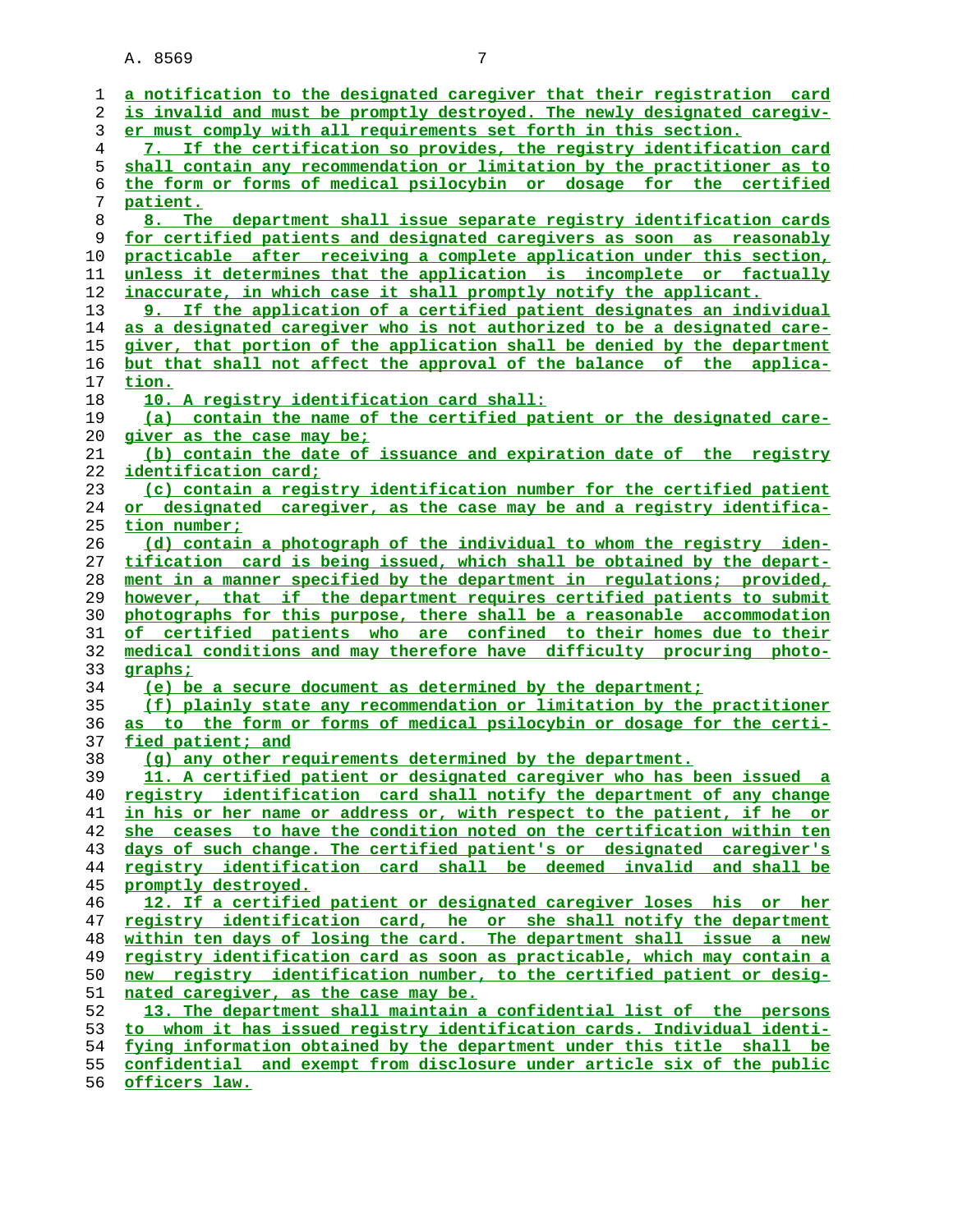| 1        | 14. The department shall verify to law enforcement personnel in an                                                                            |
|----------|-----------------------------------------------------------------------------------------------------------------------------------------------|
| 2        | appropriate case whether a registry identification card is valid and any                                                                      |
| 3        | other relevant information necessary to protect patients' rights to                                                                           |
| 4        | medical psilocybin by confirming compliance with this title.                                                                                  |
| 5        | 15. If a certified patient or designated caregiver willfully violates                                                                         |
| 6        | any provision of this title as determined by the department, his or her                                                                       |
| 7        | certification and registry identification card may be suspended or                                                                            |
| 8        | revoked. This is in addition to any other penalty that may apply.                                                                             |
| 9        | 16. The department shall make regulations for special certifications,                                                                         |
| 10       | which shall include expedited procedures and which may require the                                                                            |
| 11       | applicant to submit additional documentation establishing the clinical                                                                        |
| 12       | basis for the special certification. If the department has not estab-                                                                         |
| 13       | lished and made available a form for a registry application or renewal                                                                        |
| 14       | application, then in the case of a special certification, a registry                                                                          |
| 15       | application or renewal application that otherwise conforms with the                                                                           |
| 16       | requirements of this section shall not require the use of a form.                                                                             |
| 17       | § 3369-ee. Registration as a psilocybin service center. 1. To obtain,                                                                         |
| 18       | amend or renew a registration as a psilocybin service center, the facil-                                                                      |
| 19       | ity shall file a registry application with the department. The registry                                                                       |
| 20       | application or renewal application shall include:                                                                                             |
| 21       | (a) the facility's full name and address;                                                                                                     |
| 22       | (b) operating certificate or license number where appropriate;                                                                                |
| 23       | (c) name, title, and signature of an authorized facility represen-                                                                            |
| 24       | tative;                                                                                                                                       |
| 25       | (d) a statement that the facility agrees to secure and ensure proper                                                                          |
| 26       | handling of all medical psilocybin products;                                                                                                  |
| 27       | (e) an acknowledgement that a false statement in the application is                                                                           |
|          |                                                                                                                                               |
| 28       | punishable under section 210.45 of the penal law; and                                                                                         |
| 29       | (f) any other information that may be required by the department.                                                                             |
| 30       | 2. Prior to issuing or renewing a psilocybin service center registra-                                                                         |
| 31       | tion, the department may verify the information submitted by the appli-                                                                       |
| 32       | cant. The applicant shall provide, at the department's request, such                                                                          |
| 33       | information and documentation, including any consents or authorizations                                                                       |
| 34       | that may be necessary for the department to verify the information.                                                                           |
| 35       | 3. The department shall approve, deny or determine incomplete or inac-                                                                        |
| 36       | curate an initial or renewal application within thirty days of receipt                                                                        |
| 37       | of the application. If the application is approved within the thirty-day                                                                      |
| 38       | period, the department shall issue a registration as soon as is reason-                                                                       |
| 39       | ably practicable.                                                                                                                             |
| 40       | 4. An applicant shall have thirty days from the date of a notification                                                                        |
| 41       | of an incomplete or factually inaccurate application to submit the mate-                                                                      |
| 42       | rials required to complete, revise or substantiate information in the                                                                         |
| 43       | application. If the applicant fails to submit the required materials                                                                          |
| 44<br>45 | within such thirty-day time period, the application shall be denied by                                                                        |
| 46       | the department.                                                                                                                               |
| 47       | 5. The applicant shall be under a continuing duty to report to the<br>department any change in facts or circumstances reflected in the appli- |
| 48       | cation or any newly discovered or occurring fact or circumstance<br>which                                                                     |
| 49       | is required to be included in the application.                                                                                                |
| 50       | 6. (a) The department shall grant a registration or amendment to a                                                                            |
| 51       | <u>reqistration under this section if it is satisfied that:</u>                                                                               |
| 52       | (i) the applicant will be able to maintain effective control against                                                                          |
| 53       | diversion of psilocybin;                                                                                                                      |
| 54       | the applicant will be able to comply with all applicable state<br>(iii)                                                                       |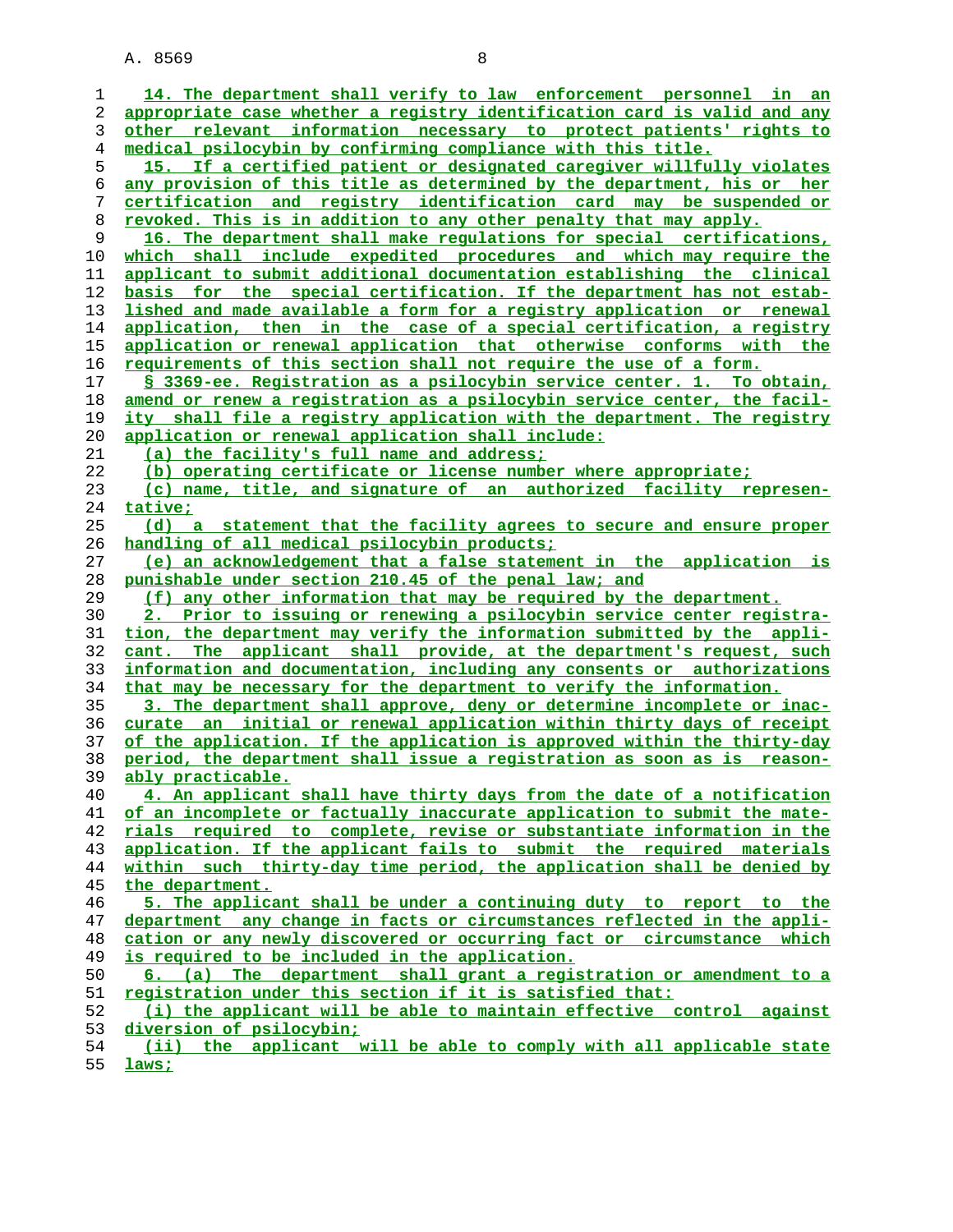| 1              | (iii) the applicant and its officers are ready, willing and able to       |
|----------------|---------------------------------------------------------------------------|
| 2              | properly carry on the activities for which a registration is sought;      |
| 3              | (iv) the applicant possesses or has the right to use sufficient land,     |
| $\overline{4}$ | buildings and equipment to properly carry on the activity described<br>in |
| 5              | the application;                                                          |
| 6              | (v) it is in the public interest that such registration be granted,       |
| 7              | <u>including but not limited to:</u>                                      |
|                |                                                                           |
| 8              | (A) whether the number of psilocybin service centers in an area will      |
| 9              | be adequate or excessive to reasonably serve the area;                    |
| 10             | whether the psilocybin service center is a minority- and/or<br>(B)        |
| 11             | women-owned business enterprise, a service-disabled veteran-owned busi-   |
| 12             | ness, or from communities disproportionally impacted by the enforcement   |
| 13             | of psilocybin prohibition;                                                |
| 14             | (C) whether the psilocybin service center provides education and          |
| 15             | outreach to practitioners;                                                |
| 16             | (D) whether the psilocybin service center promotes the research and       |
|                |                                                                           |
| 17             | development of medical psilocybin and patient outreach;                   |
| 18             | (E) the affordability of medical psilocybin products offered by the       |
| 19             | psilocybin service center;                                                |
| 20             | (F) whether the psilocybin service center is culturally, linguis-         |
| 21             | tically, and medically competent to provide services to unserved and      |
| 22             | underserved areas; and                                                    |
| 23             | (G) whether the psilocybin service center promotes racial, ethnic, and    |
| 24             | gender diversity in its workforce;                                        |
| 25             | (vi) the applicant and its managing officers are of good moral charac-    |
|                |                                                                           |
| 26             | ter;                                                                      |
| 27             | (vii) the applicant has entered into a labor peace agreement with a       |
| 28             | bona fide labor organization that is actively engaged in representing or  |
| 29             | attempting to represent the applicant's employees; and the maintenance    |
| 30             | of such a labor peace agreement shall be an ongoing material condition    |
| 31             | of registration; and                                                      |
| 32             | (viii) the applicant satisfies any other conditions as determined by      |
| 33             | the department.                                                           |
| 34             | (b) If the department is not satisfied that the applicant should be       |
| 35             | issued a registration, the department shall notify the applicant in       |
| 36             | writing of those factors upon which further evidence is required. Within  |
|                |                                                                           |
| 37             | thirty days of the receipt of such notification, the applicant may        |
| 38             | submit additional material to the department or demand a hearing, or      |
| 39             | both.                                                                     |
| 40             | (c) The fee for a registration under this section shall be an amount      |
| 41             | determined by the department in requlations; provided, however, if the    |
| 42             | registration is issued for a period greater than two years the fee shall  |
| 43             | be increased, pro rata, for each additional month of validity.            |
| 44             | (d) Registrations issued under this section shall be effective only       |
| 45             | for the psilocybin service center and shall specify:                      |
| 46             | (i) the name and address of the psilocybin service center;                |
| 47             | (ii) which activities of a psilocybin service center are permitted by     |
|                | the registration;                                                         |
| 48             |                                                                           |
| 49             | (iii) the land, buildings and facilities that may be used for the         |
| 50             | permitted activities of the psilocybin service center; and                |
| 51             | (iv) such other information as the department shall reasonably provide    |
| 52             | to ensure compliance with this title.                                     |
| 53             | (e) Upon application of a psilocybin service center, a registration       |
| 54             | may be amended to allow the psilocybin service center to relocate within  |
| 55             | the state or to add or delete permitted psilocybin service center activ-  |
| 56             | ities or facilities. The fee for such amendment shall be determined by    |
|                |                                                                           |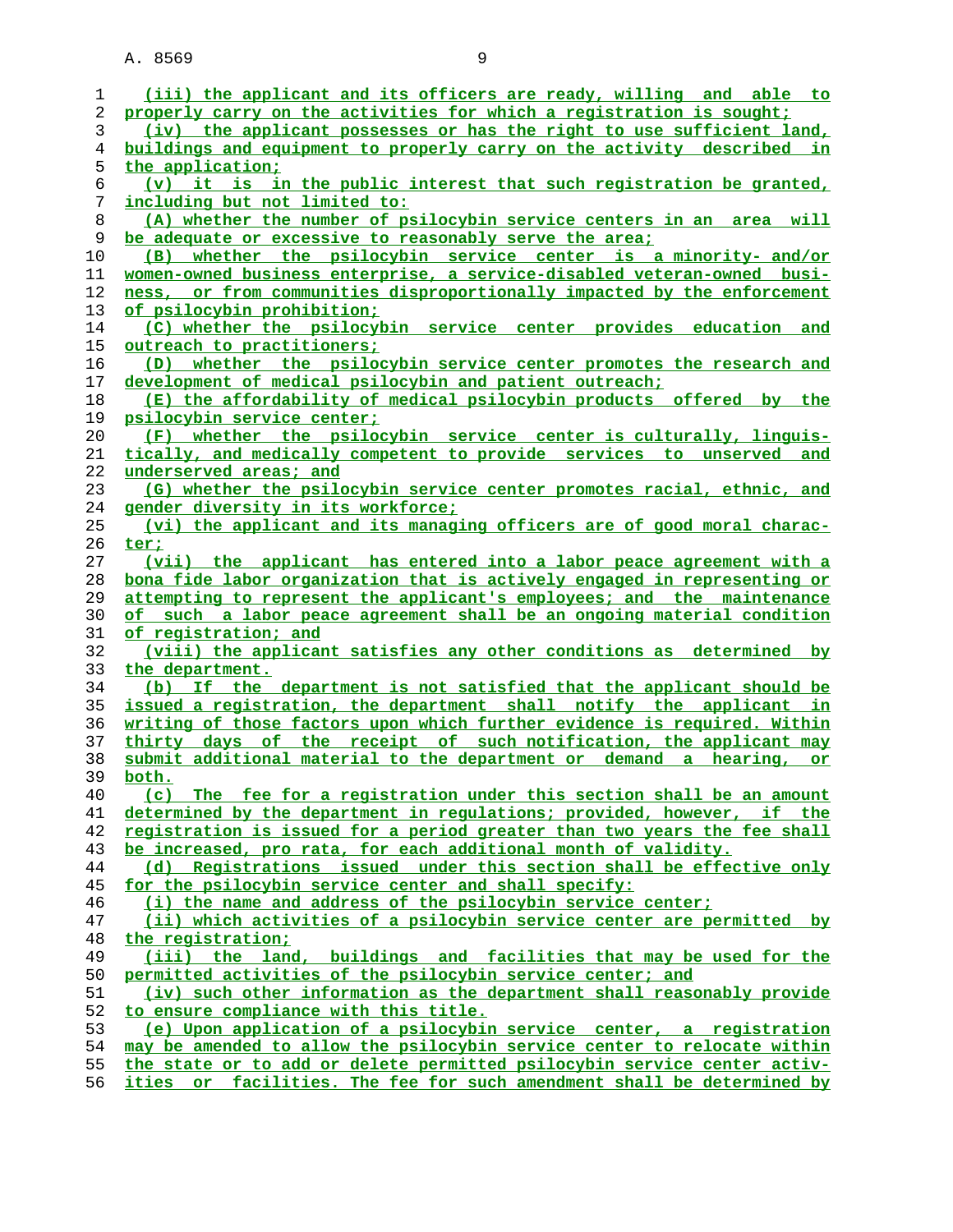| 1        | the department in regulation and be based off the administrative burden                                                                                |
|----------|--------------------------------------------------------------------------------------------------------------------------------------------------------|
| 2        | to process and review the amendment by the department, provided no fee                                                                                 |
| 3        | shall be greater than two thousand dollars.                                                                                                            |
| 4        | 7. Registrations issued under this section shall remain valid for two                                                                                  |
| 5        | years from the date of issuance, except that in order to facilitate the                                                                                |
| 6        | renewals of such registrations, the department may upon the initial                                                                                    |
| 7        | application for a registration, issue some registrations which may                                                                                     |
| 8        | remain valid for a period of time greater than two years but not exceed-                                                                               |
| 9        | <u>ing an additional eleven months.</u>                                                                                                                |
| 10       | 8. (a) An application for the renewal of any registration issued under                                                                                 |
| 11       | this section shall be filed with the department not more than six months                                                                               |
| 12       | nor less than four months prior to the expiration thereof. A late-filed                                                                                |
|          |                                                                                                                                                        |
| 13<br>14 | <u>application for the renewal of a registration may, in the discretion of</u><br>the department, be treated as an application for an initial license. |
|          |                                                                                                                                                        |
| 15       | (b) The application for renewal shall include such information                                                                                         |
| 16       | prepared in the manner and detail as the department may require, includ-                                                                               |
| 17       | <u>ing but not limited to:</u>                                                                                                                         |
| 18       | (i) any material change in the circumstances or factors listed in                                                                                      |
| 19       | subdivision one of this section; and                                                                                                                   |
| 20       | every known charge or investigation, pending or concluded during<br>(ii)                                                                               |
| 21       | the period of the registration, by any governmental or administrative                                                                                  |
| 22       | agency with respect to:                                                                                                                                |
| 23       | (A) each incident or alleged incident involving the theft, loss, or                                                                                    |
| 24       | possible diversion of medical psilocybin manufactured or distributed by                                                                                |
| 25       | <u>the applicant; and</u>                                                                                                                              |
| 26       | (B) compliance by the applicant with the laws of the state with                                                                                        |
| 27       | respect to the distribution or sale of medical psilocybin, where appli-                                                                                |
|          |                                                                                                                                                        |
| 28       | cable.                                                                                                                                                 |
| 29       | (c) An applicant for renewal shall be under a continuing duty to                                                                                       |
| 30       | report to the department any change in facts or circumstances reflected                                                                                |
| 31       | in the application or any newly discovered or occurring fact or circum-                                                                                |
| 32       | stance which is required to be included in the application and to obtain                                                                               |
| 33       | approval prior to any material change in management, interest or owner-                                                                                |
| 34       | ship.                                                                                                                                                  |
| 35       | (d) If the department is not satisfied that the psilocybin service                                                                                     |
| 36       | center applicant is entitled to a renewal of the registration, the                                                                                     |
| 37       | department shall within a reasonably practicable time as determined by                                                                                 |
| 38       | the commissioner, serve upon the psilocybin service center or its attor-                                                                               |
| 39       | an<br>order                                                                                                                                            |
| 40       | ney of record in person or by registered or certified mail                                                                                             |
|          | directing the psilocybin service center to show cause why its applica-                                                                                 |
| 41       | tion for renewal should not be denied. The order shall specify in detail                                                                               |
| 42       | the respects in which the applicant has not satisfied the department                                                                                   |
| 43<br>44 | that the registration should be renewed.<br>(e) Within a reasonably practicable time as determined by the depart-                                      |
| 45       | ment of such order, the applicant may submit additional material to the                                                                                |
| 46       | department or demand a hearing or both; if a hearing is demanded the                                                                                   |
| 47       | department shall fix a date as soon as reasonably practicable.                                                                                         |
| 48       |                                                                                                                                                        |
|          | 9. (a) The department shall renew a registration unless it determines                                                                                  |
| 49<br>50 | and finds that:<br>(i) the applicant is unlikely to maintain or be able to maintain                                                                    |
| 51       | effective control against diversion;                                                                                                                   |
| 52       | (ii) the applicant is unlikely to comply with all state laws applica-                                                                                  |
| 53       | ble to the activities in which it may engage under the registration;                                                                                   |
| 54       | (iii) it is not in the public interest to renew the registration                                                                                       |
| 55       | because the number of psilocybin service centers in an area is excessive                                                                               |

**to reasonably serve the area;**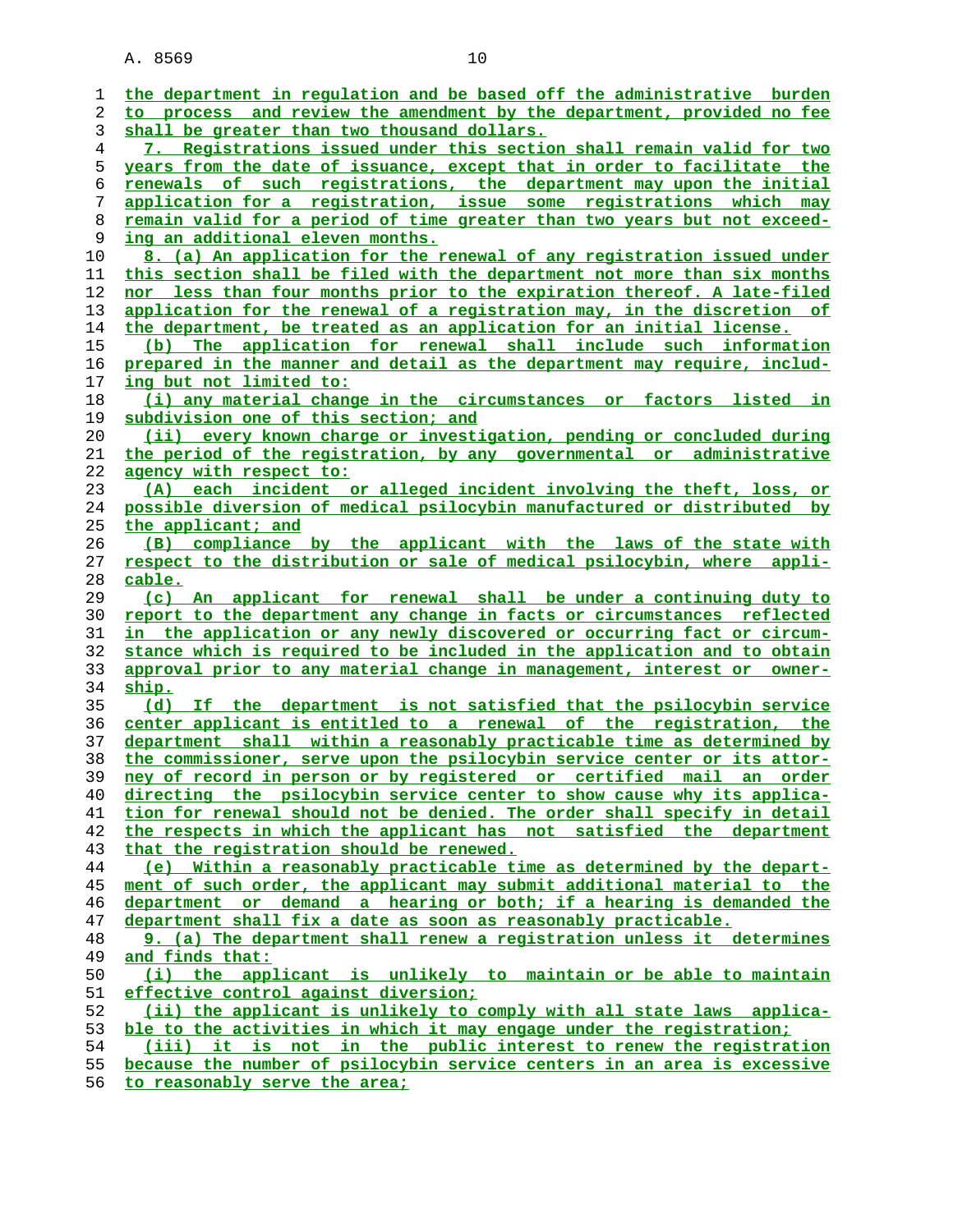| 1              | (iv) the applicant has either violated or terminated its labor peace       |
|----------------|----------------------------------------------------------------------------|
| 2              | agreement; or                                                              |
| 3              | (v) the applicant has substantively violated the laws of another           |
| $\overline{4}$ | jurisdiction, in which it operates or have operated a psilocybin license   |
| 5              | <u>or registration, related to the operation of a psilocybin business.</u> |
| 6              | (b) For purposes of this section, proof that a psilocybin service          |
| 7              | center, during the period of its registration, has failed to maintain      |
| 8              | effective control against diversion, violated any provision of this        |
| 9              | title, or has knowingly or negligently failed to comply with applicable    |
| 10             | state laws relating to the activities in which it engages under the        |
| 11             | registration, may constitute grounds for suspension, termination or        |
| 12             | limitation of the psilocybin service center's registration or as deter-    |
| 13             | mined by the department. The psilocybin service center shall also be       |
| 14             | under a continuing duty to report to the department any material change    |
| 15             | in facts or circumstances to the information provided in the psilocybin    |
| 16             | service center's application.                                              |
| 17             | 10. The department may suspend or terminate the registration of a          |
| 18             | psilocybin service center, on grounds and using procedures under this      |
| 19             | title relating to a license, to the extent consistent with this title.     |
| 20             | The department shall suspend or terminate the registration in the event    |
| 21             | that a psilocybin service center violates or terminates the applicable     |
| 22             | labor peace agreement. Conduct in compliance with this title which may     |
| 23             | violate conflicting federal law, shall not be grounds to suspend or        |
| 24             | terminate a registration.                                                  |
| 25             | 11. In coordination with the chief equity officer, the department          |
| 26             | shall register additional registered psilocybin service centers to         |
| 27             | provide services to unserved and underserved areas of the state. Such      |
| 28             | additional registered psilocybin service centers shall be reflective of    |
| 29             | the demographics of the state, be representative of communities dispro-    |
| 30             | portionately impacted by psilocybin prohibition, and be culturally,        |
| 31             | linguistically, and medically competent to serve unserved and under-       |
| 32             | served areas of the state. The department shall actively promote racial,   |
| 33             | ethnic, and gender diversity when registering additional registered        |
| 34             | psilocybin service centers.                                                |
| 35             | § 3369-ff. Registered organizations. 1. A registered organization          |
| 36             | shall be a for-profit business entity or not-for-profit corporation        |
| 37             | organized for the purpose of acquiring, possessing, manufacturing, sell-   |
| 38             | ing, delivering, transporting, distributing or dispensing psilocybin to    |
| 39             | psilocybin service centers for certified medical use.                      |
| 40             | 2. The acquiring, possession, manufacture, sale, delivery, transport-      |
| 41             | ing, distributing or dispensing of medical psilocybin by a registered      |
| 42             | organization under this title in accordance with its registration under    |
| 43             | this title or a renewal thereof shall be lawful under this title.          |
| 44             | 3. Each registered organization shall contract with an independent         |
| 45             | laboratory permitted by the department to test the medical psilocybin      |
| 46             | produced by the registered organization. The department shall approve      |
| 47             | the laboratories used by the registered organization, including sampling   |
| 48             | and testing protocols and standards used by the laboratories, and may      |
| 49             | require that the registered organization use a particular testing labo-    |
| 50             | ratory. The department is authorized to issue regulations requiring the    |
| 51             | laboratory to perform certain tests and services.                          |
| 52             | 4. (a) A registered organization may lawfully, in good faith, sell,        |
| 53             | deliver, distribute or dispense medical psilocybin to a psilocybin         |
| 54             | service center registered pursuant to this title for use by a certified    |
| 55             | patient.                                                                   |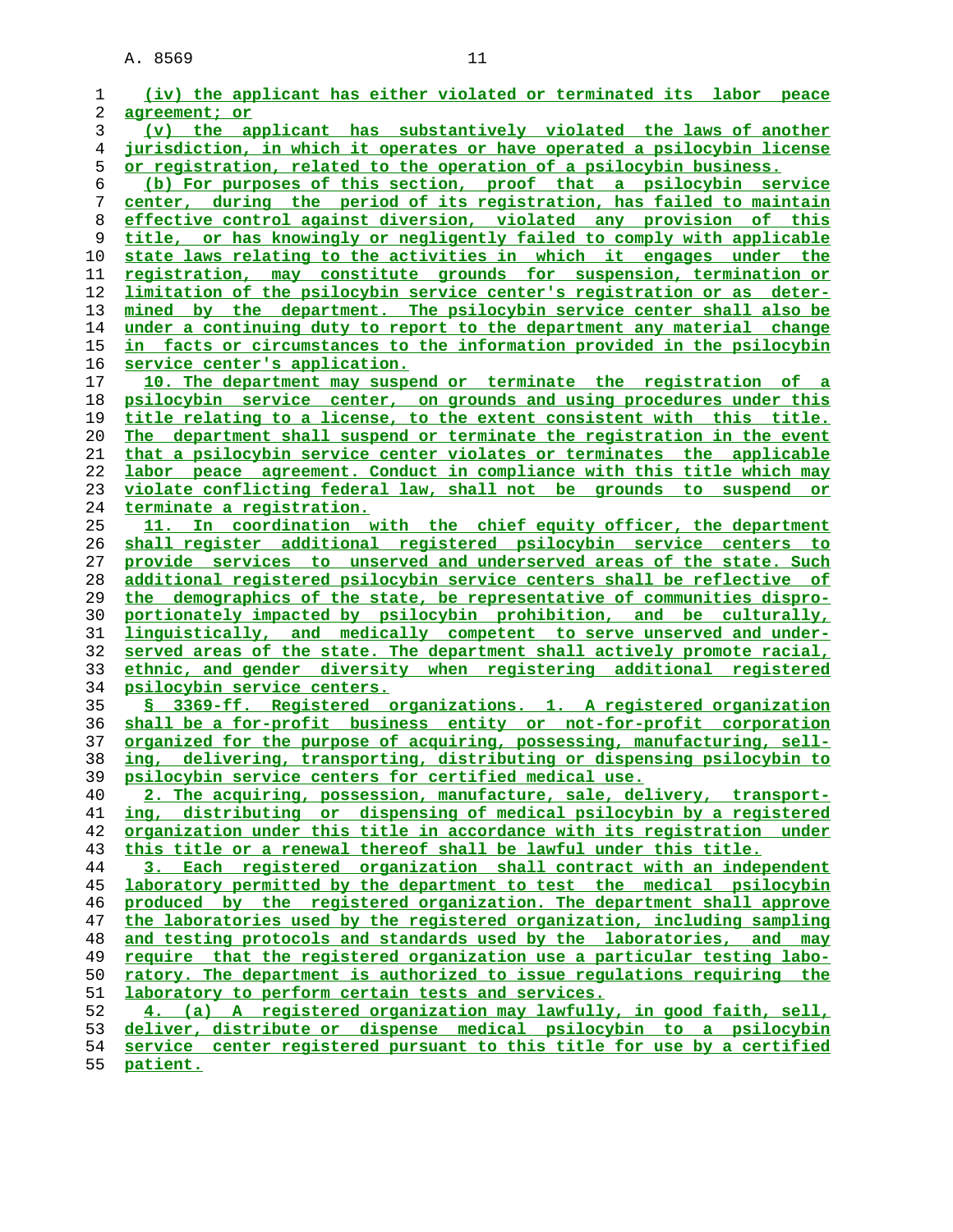**(b) The proprietor of a registered organization shall file or cause to be filed any receipt and certification information with the department by electronic means on a real-time basis as the department shall require by regulation. When filing receipt and certification information elec- tronically pursuant to this paragraph, the proprietor of the registered organization shall dispose of any electronically recorded prescription information in such manner as the department shall by regulation require. 5. No registered organization may sell, deliver, distribute or dispense medical psilocybin directly to a certified patient or desig- nated caregiver. 6. When a registered organization sells, delivers, distributes or dispenses medical psilocybin to a psilocybin service center, it shall provide to that facility a safety insert, developed by the registered organization subject to regulations issued by the department and include, but not be limited to, information on: (a) methods for administering medical psilocybin; (b) any potential dangers stemming from the use of medical psilocybin; (c) how to recognize what may be problematic usage of medical psilocy- bin and obtain appropriate services or treatment for problematic usage; and (d) other information as determined by the department. 7. Registered organizations shall not be managed by or employ anyone who has been convicted within three years of the date of hire, of any felony related to the functions or duties of operating a business, except that if the department determines that the manager or employee is otherwise suitable to be hired, and hiring the manager or employee would not compromise public safety, the department shall conduct a thorough review of the nature of the crime, conviction, circumstances, and evidence of rehabilitation of the manager or employee, and shall evalu- ate the suitability of the manager or employee based on the evidence found through the review. In determining which offenses are substantial- ly related to the functions or duties of operating a business, the department shall include, but not be limited to, the following: (a) a felony conviction involving fraud, money laundering, forgery and other unlawful conduct related to owning and operating a business; and (b) a felony conviction for hiring, employing or using a minor in transporting, carrying, selling, giving away, preparing for sale, or peddling, any controlled substance, or selling, offering to sell, furnishing, offering to furnish, administering, or giving any controlled substance to a minor. A felony conviction for the sale or possession of drugs, narcotics, or controlled substances is not substantially related. This subdivision shall only apply to managers or employees who come into contact with or handle medical psilocybin. 8. Manufacturing of medical psilocybin by a registered organization shall only be done in a secure facility located in New York state, which**

**may include a greenhouse. The department shall promulgate regulations establishing requirements for such facilities.**

9. Dispensing of medical psilocybin by a registered organization shall **only be done in an indoor, enclosed, secure facility located in New York state. The department shall promulgate regulations establishing require- ments for such facilities.**

**10. A registered organization may contract with a person or entity to provide facilities, equipment or services that are ancillary to the registered organization's functions or activities under this title**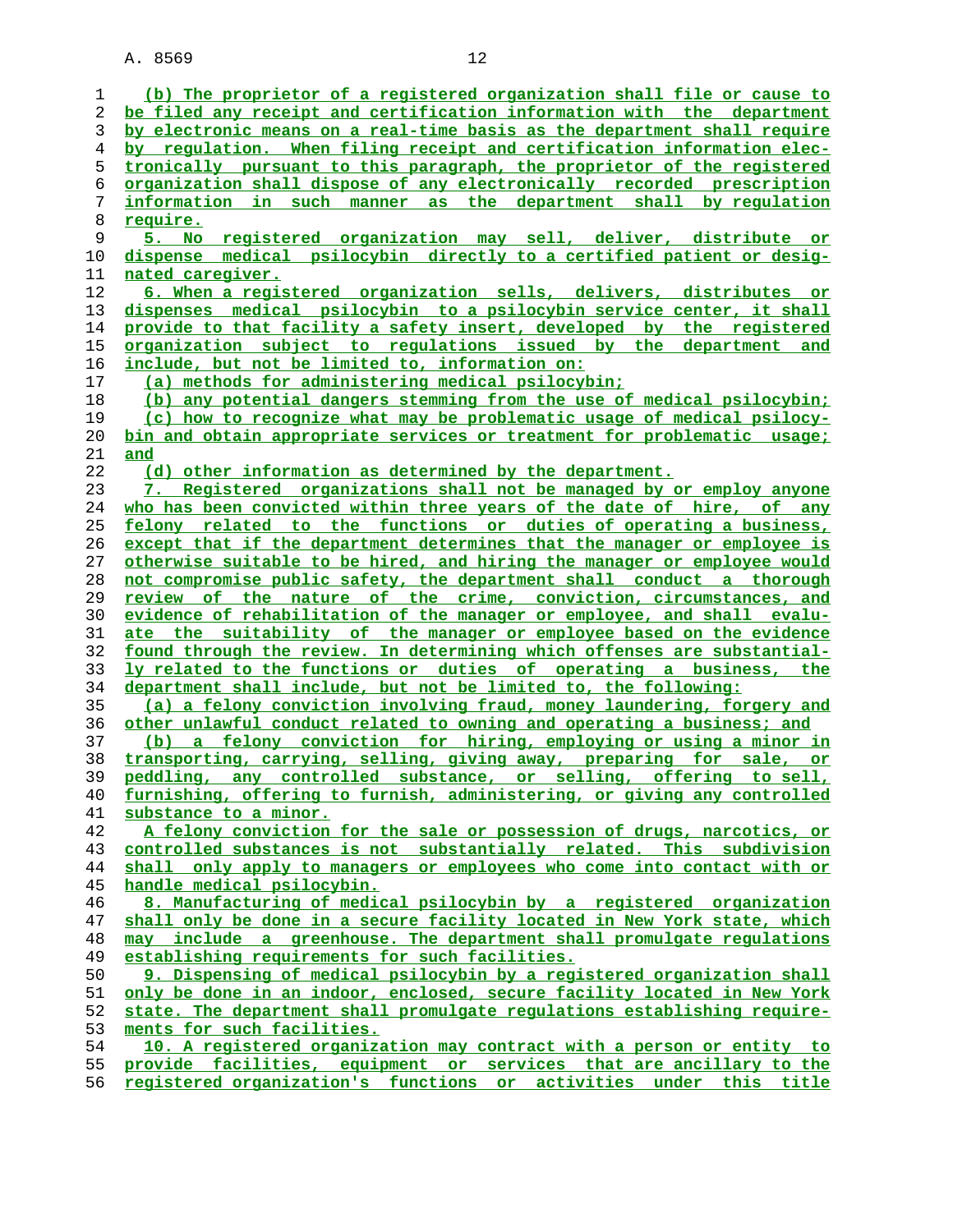**including, but not limited to, shipping, maintenance, construction, repair, and security, provided that the person or entity shall not perform any function or activity directly involving the planting, grow- ing, tending, harvesting, processing, or packaging of psilocybin plants, medical psilocybin, or medical psilocybin products being produced by the registered organization; or any other function directly involving manu- facturing or retailing of medical psilocybin. All laws and regulations applicable to such facilities, equipment, or services shall apply to the contract. The registered organization and other parties to the contract shall each be responsible for compliance with such laws and regulations under the contract. The department may make regulations consistent with this title relating to contracts and parties to contracts under this subdivision. 11. A registered organization shall, based on the findings of an inde- pendent laboratory, provide documentation of the quality, safety and clinical strength of the medical psilocybin manufactured or dispensed by the registered organization to the department and to any psilocybin service center to which the medical psilocybin is sold or dispensed. 12. Medical psilocybin shall be dispensed to a psilocybin service center in a sealed and properly labeled package. The labeling shall contain: (a) the packaging date; (b) any applicable date by which the medical psilocybin should be used; (c) a warning stating, "This product is for medicinal use only. Women should not consume during pregnancy or while breastfeeding except on the advice of the certifying health care practitioner, and in the case of breastfeeding mothers, including the infant's pediatrician. This product might impair the ability to drive. Keep out of reach of children."; (d) the amount of individual doses contained within; and (e) a warning that the medical psilocybin must be kept in the original container in which it was dispensed. 13. The department is authorized to make rules and regulations restricting the advertising and marketing of medical psilocybin. 14. A registered organization shall operate in accordance with minimum operating and recordkeeping requirements determined by the department in regulation. § 3369-gg. Registering of registered organizations. 1. (a) An appli- cant for registration as a registered organization under section thir- ty-three hundred sixty-nine-ff of this title shall include such informa- tion prepared in such manner and detail as the department may require, including but not limited to: (i) a description of the activities in which it intends to engage as a registered organization; (ii) that the applicant: (A) is of good moral character; (B) possesses or has the right to use sufficient land, buildings, and other premises, which shall be specified in the application, and equip- ment to properly carry on the activity described in the application, or in the alternative posts a bond of not less than two million dollars; (C) is able to maintain effective security and control to prevent diversion, abuse, and other illegal conduct relating to the psilocybin; and (D) is able to comply with all applicable state laws and regulations relating to the activities in which it intends to engage under the registration; (iii) that the applicant has entered into a labor peace agreement with a bona fide labor organization that is actively engaged in representing**

**or attempting to represent the applicant's employees and the maintenance**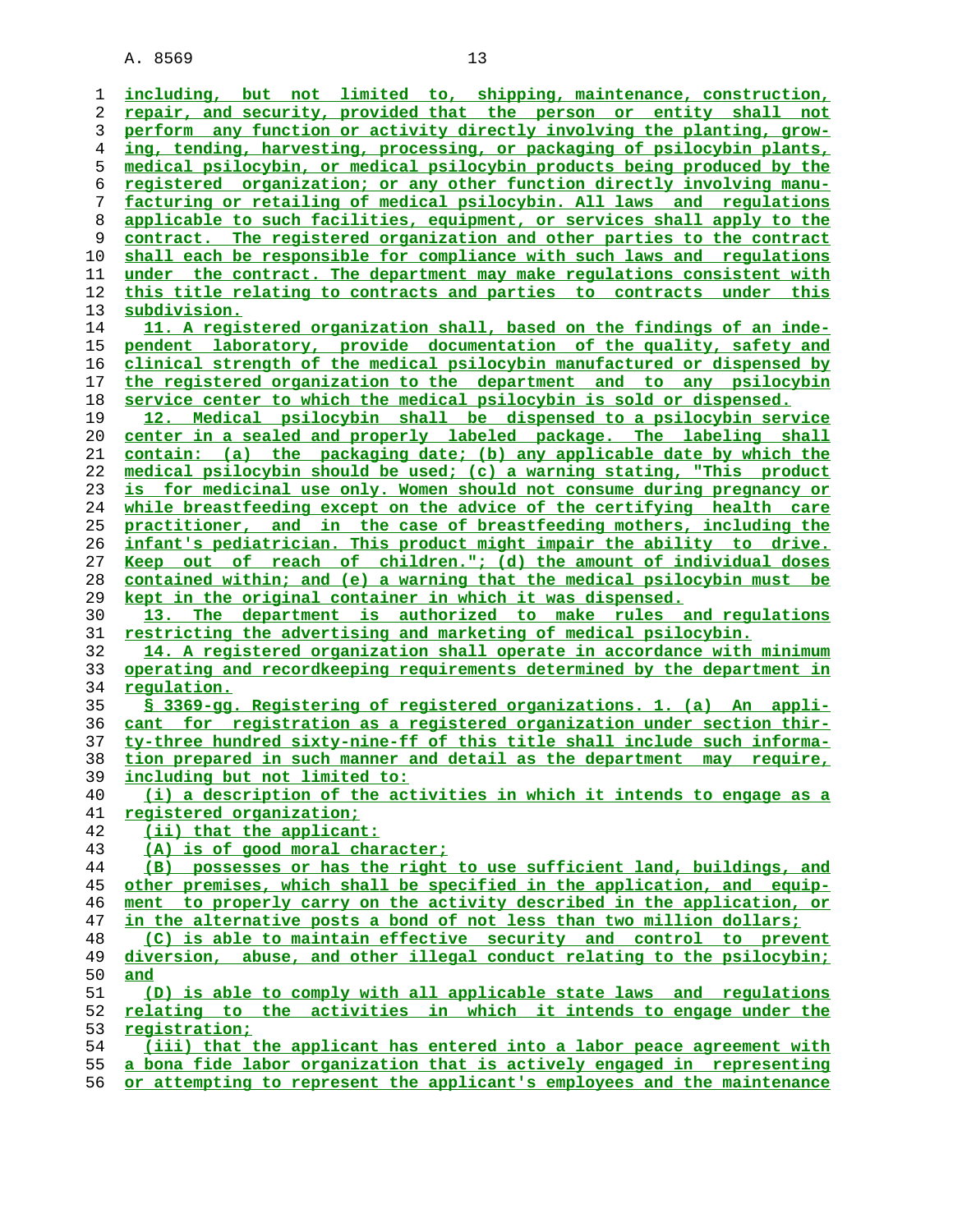| 1  | of such a labor peace agreement shall be an ongoing material condition          |
|----|---------------------------------------------------------------------------------|
| 2  | of certification;                                                               |
| 3  | (iv) the applicant's status as a for-profit business entity or not-             |
| 4  | for-profit corporation; and                                                     |
| 5  | (v) the application shall include the name, residence address and               |
| 6  | title of each of the officers and directors and the name and residence          |
| 7  | address of any person or entity that is a member of the applicant. Each         |
| 8  | such person, if an individual, or lawful representative if a legal enti-        |
| 9  | ty, shall submit an affidavit with the application setting forth:               |
| 10 | (A) any position of management, interest or ownership during the                |
| 11 | preceding ten years of a ten per centum or greater interest in any other        |
| 12 | psilocybin business, or applicant, located in or outside this state,            |
| 13 | manufacturing or distributing drugs including indirect management,              |
| 14 | interest, or ownership of parent companies, subsidiaries, or affiliates;        |
| 15 | (B) whether such person or any such business has been convicted of a            |
| 16 | felony or had a registration or license suspended or revoked in any             |
| 17 | administrative or judicial proceeding, and if applicable, the history of        |
| 18 | violations or administrative penalties with respect to any license to           |
| 19 | cultivate, manufacture, distribute or sell medical psilocybin; and              |
| 20 | (C) such other information as the department may reasonably require.            |
| 21 | 2. The applicant shall be under a continuing duty to report to the              |
| 22 | department any change in facts or circumstances reflected in the appli-         |
| 23 | cation or any newly discovered or occurring fact or circumstance which          |
| 24 | is required to be included in the application.                                  |
| 25 | 3. (a) The department shall grant a registration or amendment to a              |
| 26 | registration under this section if they are satisfied that:                     |
| 27 | (i) the applicant will be able to maintain effective control against            |
| 28 | diversion of psilocybin;                                                        |
| 29 | (ii) the applicant will be able to comply with all applicable<br>state          |
| 30 | laws;                                                                           |
| 31 | (iii) the applicant and its officers are ready, willing and able to             |
| 32 | properly carry on the manufacturing or distributing activity for which a        |
| 33 | <u>registration is sought;</u>                                                  |
| 34 | (iv) the applicant possesses or has the right to use sufficient land,           |
| 35 | buildings and equipment to properly carry on the activity described in          |
| 36 | the application:                                                                |
| 37 | (v) it is in the public interest that such registration be granted,             |
| 38 | including but not limited to:                                                   |
| 39 | (A) whether the number of registered organizations in an area will be           |
| 40 | adequate or excessive to reasonably serve the area;                             |
| 41 | (B) whether the registered organization is a minority and/or woman              |
| 42 | owned business enterprise, a service-disabled veteran-owned business, or        |
| 43 | from communities disproportionally impacted by the enforcement of psilo-        |
| 44 | cybin prohibition;                                                              |
| 45 | (C) whether the registered organization provides education and                  |
| 46 | outreach to practitioners;                                                      |
| 47 | (D) whether the registered organization promotes the research and               |
| 48 | development of medical psilocybin and patient outreach;                         |
| 49 | (E) the affordability of medical psilocybin products offered by the             |
| 50 | registered organization;                                                        |
| 51 | (F) whether the registered organization is culturally, linguistically,          |
| 52 | and medically competent to provide services to unserved and underserved         |
| 53 | areas; and                                                                      |
| 54 | (G) whether the registered organization promotes racial, ethnic, and            |
| ее | ومكامل والمتحدث والمتواط والمستند والمستند والمستحدث والمنادي والمستند والمستند |

**gender diversity in their workforce;**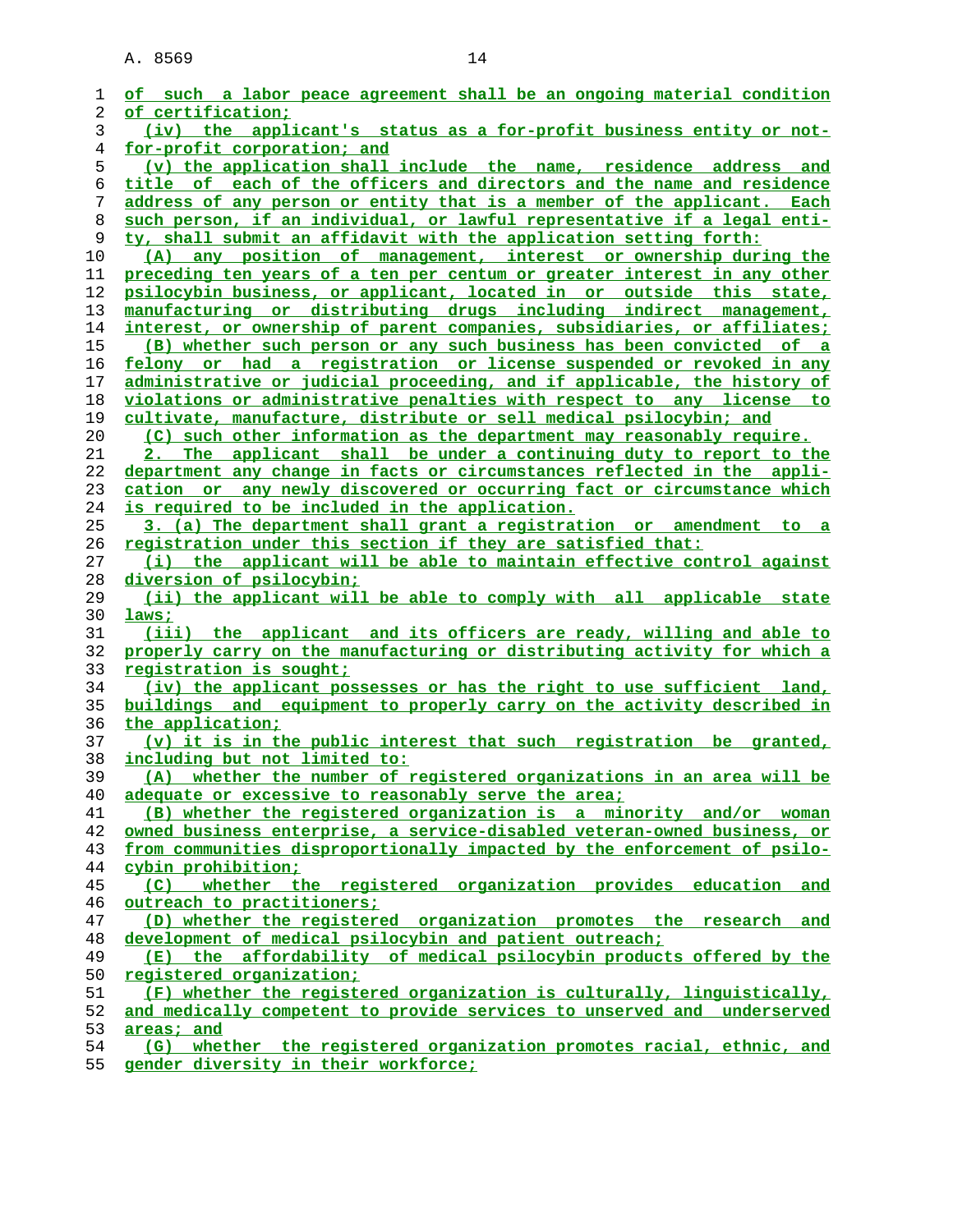| ı              | (vi) the applicant and its managing officers are of good moral charac-                                        |
|----------------|---------------------------------------------------------------------------------------------------------------|
| 2              | ter;                                                                                                          |
| 3              | (vii) the applicant has entered into a labor peace agreement with a                                           |
| $\overline{4}$ | bona fide labor organization that is actively engaged in representing or                                      |
| 5              | attempting to represent the applicant's employees; and the maintenance                                        |
| 6              | of such a labor peace agreement shall be an ongoing material condition                                        |
| 7              | of registration; and                                                                                          |
| 8              | (viii) the applicant satisfies any other conditions as determined by                                          |
| 9              | the department.                                                                                               |
| 10             | (b) If the department is not satisfied that the applicant should be                                           |
| 11             | issued a registration, the department shall notify the applicant in                                           |
| 12             | <u>writing of those factors upon which further evidence is required. Within</u>                               |
| 13             | thirty days of the receipt of such notification, the applicant may                                            |
| 14             | submit additional material to the department or demand a hearing, or                                          |
| 15             | <u>both.</u>                                                                                                  |
| 16             | (c) The fee for a registration under this section shall be an amount                                          |
| 17             | determined by the department in requlations; provided, however, if the                                        |
| 18             | registration is issued for a period greater than two years the fee shall                                      |
| 19             | be increased, pro rata, for each additional month of validity.                                                |
| 20             | (d) Registrations issued under this section shall be effective only                                           |
| 21             | for the registered organization and shall specify:                                                            |
| 22             | (i) the name and address of the registered organization;                                                      |
| 23             | (ii) which activities of a registered organization are permitted by                                           |
| 24             | the registration;                                                                                             |
| 25             | (iii) the land, buildings and facilities that may be used for the                                             |
| 26             | permitted activities of the registered organization; and                                                      |
| 27             | (iv) such other information as the department shall reasonably provide                                        |
| 28             | to assure compliance with this title.                                                                         |
| 29             | (e) Upon application of a registered organization, a registration may                                         |
| 30             | be amended to allow the registered organization to relocate within the                                        |
| 31             | state or to add or delete permitted registered organization activities                                        |
| 32             | or facilities. The fee for such amendment shall be determined by the                                          |
| 33             | department in regulation and be based off the administrative burden to                                        |
| 34             | process and review the amendment by the department, provided no fee                                           |
| 35             | shall be greater than two thousand dollars.                                                                   |
| 36             | 4. A registration issued under this section shall be valid for two                                            |
| 37             | years from the date of issue, except that in order to facilitate the                                          |
| 38             | renewals of such registrations, the department may upon the initial                                           |
| 39             | application for a registration, issue some registrations which may                                            |
| 40             | remain valid for a period of time greater than two years but not exceed-                                      |
| 41             | ing an additional eleven months.                                                                              |
| 42             | 5. (a) An application for the renewal of any registration issued under                                        |
| 43             | this section shall be filed with the department not more than six months                                      |
| 44             | nor less than four months prior to the expiration thereof. A late-filed                                       |
| 45             | application for the renewal of a registration may, in the discretion of                                       |
| 46             | the department, be treated as an application for an initial license.                                          |
| 47             | (b) The application for renewal shall include such information                                                |
| 48             | prepared in the manner and detail as the department may require, includ-                                      |
| 49             | ing but not limited to:                                                                                       |
| 50             | (i) any material change in the circumstances or factors listed in                                             |
| 51             | subdivision one of this section; and<br>(ii) every known charge or investigation, pending or concluded during |
| 52             |                                                                                                               |
| 53             | the period of the registration, by any governmental or administrative                                         |

**agency with respect to:**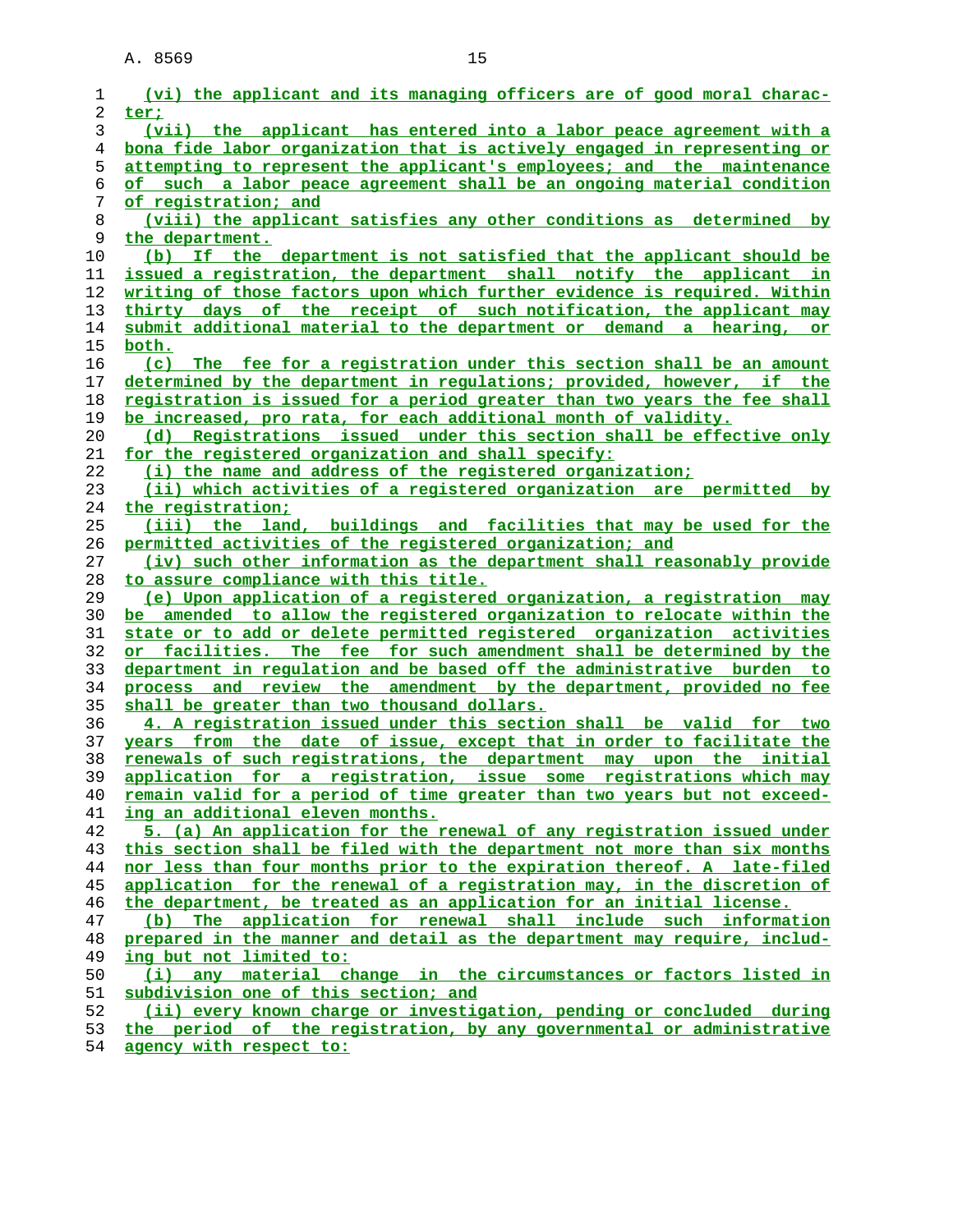| 1        | (A) each incident or alleged incident involving the theft, loss, or                                                                            |
|----------|------------------------------------------------------------------------------------------------------------------------------------------------|
| 2        | possible diversion of medical psilocybin manufactured or distributed by                                                                        |
| 3        | the applicant; and                                                                                                                             |
| 4        | (B) compliance by the applicant with the laws of the state with                                                                                |
| 5        | respect to the cultivation, manufacture, distribution, or sale of                                                                              |
| 6        | <u>medical psilocybin or adult-use psilocybin, where applicable.</u>                                                                           |
| 7        | (c) An applicant for renewal shall be under a continuing duty to                                                                               |
| 8        | report to the department any change in facts or circumstances reflected                                                                        |
| 9        | in the application or any newly discovered or occurring fact or circum-                                                                        |
| 10       | stance which is required to be included in the application and to obtain                                                                       |
| 11       | approval prior to any material change in management, interest or owner-                                                                        |
| 12       | ship.                                                                                                                                          |
| 13       | (d) If the department is not satisfied that the registered organiza-                                                                           |
| 14       | tion applicant is entitled to a renewal of the registration, the depart-                                                                       |
| 15       | ment shall within a reasonably practicable time as determined by the                                                                           |
| 16       | executive director, serve upon the registered organization or its attor-                                                                       |
| 17       | ney of record in person or by registered or certified mail an order                                                                            |
| 18       | directing the registered organization to show cause why its application                                                                        |
| 19       | for renewal should not be denied. The order shall specify in detail the                                                                        |
| 20       | respects in which the applicant has not satisfied the department that                                                                          |
| 21       | the registration should be renewed.                                                                                                            |
| 22       | (e) Within a reasonably practicable time as determined by the depart-                                                                          |
| 23       | ment of such order, the applicant may submit additional material to the                                                                        |
| 24       | department or demand a hearing or both; if a hearing is demanded the                                                                           |
| 25       | department shall fix a date as soon as reasonably practicable.                                                                                 |
| 26       | 6. (a) The department shall renew a registration unless it determines                                                                          |
| 27       | and finds that:                                                                                                                                |
| 28       | (i) the applicant is unlikely to maintain or be able to maintain                                                                               |
| 29       | effective control against diversion;                                                                                                           |
| 30       | (ii) the applicant is unlikely to comply with all state laws applica-                                                                          |
| 31       | ble to the activities in which it may engage under the registration;                                                                           |
| 32       | (iii) it is not in the public interest to renew the registration                                                                               |
| 33       | because the number of registered organizations in an area is excessive                                                                         |
| 34       | to reasonably serve the area;                                                                                                                  |
| 35       | (iv) the applicant has either violated or terminated its labor peace                                                                           |
| 36       | agreement; or                                                                                                                                  |
| 37       | (v) the applicant has substantively violated the laws of another                                                                               |
| 38       | jurisdiction, in which they operate or have operated a psilocybin                                                                              |
| 39       | license or registration, related to the operation of a psilocybin busi-                                                                        |
| 40       | <u>ness.</u>                                                                                                                                   |
| 41       | (b) For purposes of this section, proof that a registered organiza-                                                                            |
| 42       | tion, during the period of its registration, has failed to maintain                                                                            |
| 43       | effective control against diversion, violates any provision of this                                                                            |
| 44       | title, or has knowingly or negligently failed to comply with applicable<br>state laws relating to the activities in which it engages under the |
| 45<br>46 | registration, may constitute grounds for suspension, termination or                                                                            |
| 47       | limitation of the registered organization's registration or as deter-                                                                          |
| 48       | mined by the department. The registered organization shall also be under                                                                       |
| 49       | a continuing duty to report to the department any material change or                                                                           |
| 50       | fact or circumstance to the information provided in the registered                                                                             |
| 51       | organization's application.                                                                                                                    |
| 52       | 7. The department may suspend or terminate the registration of a                                                                               |
| 53       | registered organization, on grounds and using procedures under this                                                                            |
| 54       | title relating to a license, to the extent consistent with this title.                                                                         |
| 55       | The department shall suspend or terminate the registration in the event                                                                        |
|          |                                                                                                                                                |

**that a registered organization violates or terminates the applicable**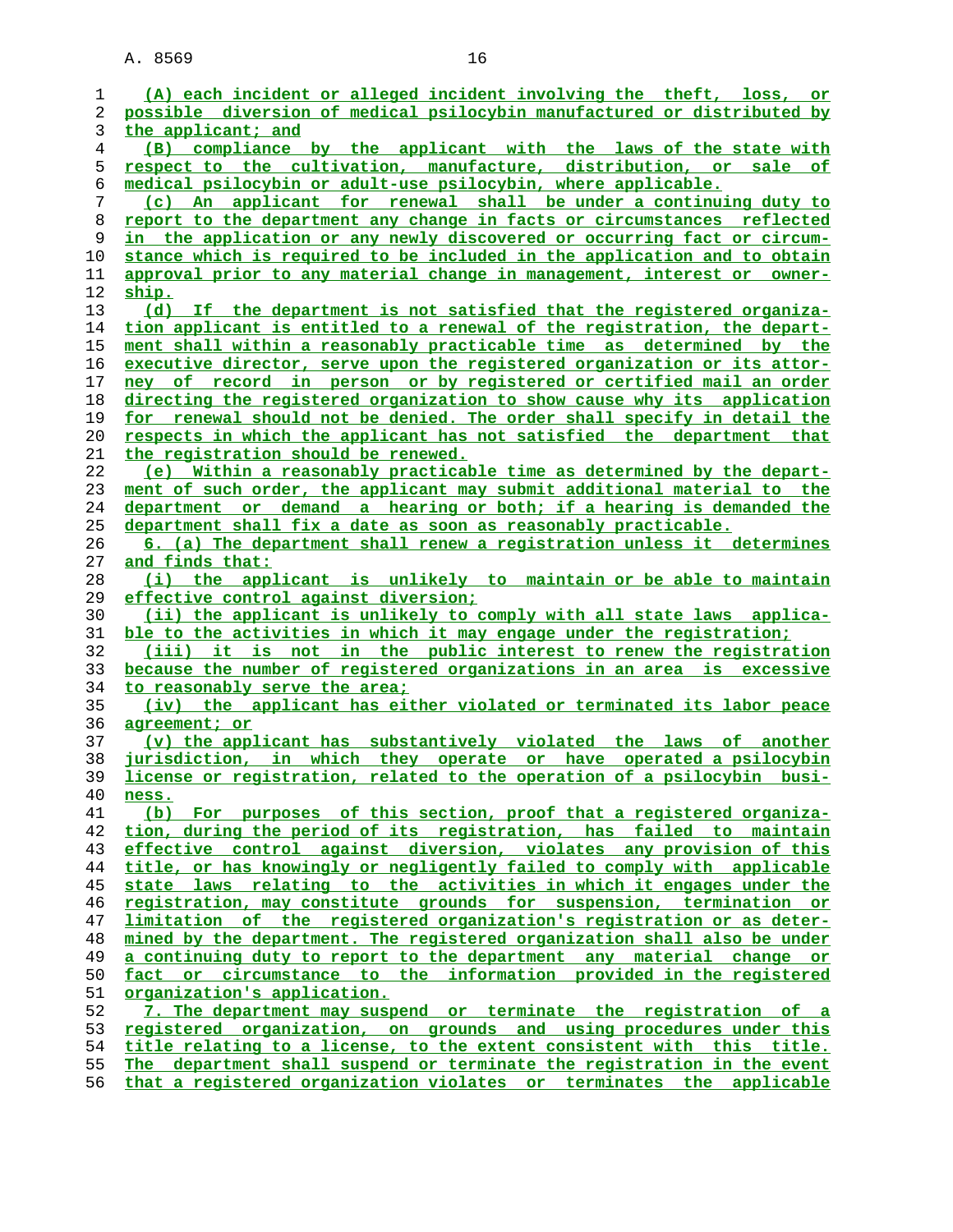**labor peace agreement. Conduct in compliance with this title which may violate conflicting federal law, shall not be grounds to suspend or terminate a registration. 8. A registered organization that manufactures medical psilocybin may have no more than four sites wholly owned and operated by such regis- tered organization. Such registered organization may have an additional four sites; provided, however, that the first two additional sites shall be located in underserved or unserved geographic locations, as deter- mined by the department. The department shall ensure that such regis- tered organizations and sites are geographically distributed across the state and that their ownership reflects the demographics of the state. 9. In coordination with the chief equity officer the department shall register additional registered organizations to provide services to unserved and underserved areas of the state. Such additional registered organizations shall be reflective of the demographics of the state, be representative of communities disproportionately impacted by psilocybin prohibition, and be culturally, linguistically, and medically competent to serve unserved and underserved areas of the state. The department shall actively promote racial, ethnic, and gender diversity when regis- tering additional registered organizations. § 3369-hh. Reports of registered organizations. 1. The department shall, by regulation, require each registered organization to file reports by the registered organization during a particular period. The department shall determine the information to be reported and the forms, time, and manner of the reporting. 2. The department shall, by regulation, require each registered organ- ization to adopt and maintain security, tracking, recordkeeping, record retention and surveillance systems, relating to all medical psilocybin at every stage of acquiring, possession, manufacture, sale, delivery, transporting, distributing, or dispensing by the registered organiza- tion, subject to regulations of the department. § 3369-ii. Evaluation; research programs; report by department. 1. The department may provide for the analysis and evaluation of the opera- tion of this title. The department may enter into agreements with one or more persons, not-for-profit corporations or other organizations, for the performance of an evaluation of the implementation and effectiveness of this title. 2. The department may develop, seek any necessary federal approval for, and carry out research programs relating to medical use of psilocy- bin. Participation in any such research program shall be voluntary on the part of practitioners, patients, and designated caregivers. 3. The department shall report every two years, beginning two years after the effective date of this title, to the governor and the legisla- ture on the medical use of psilocybin under this title and make appro- priate recommendations. § 3369-jj. Psilocybin research license. 1. The department shall estab- lish a psilocybin research license that permits a licensee to produce, process, purchase and/or possess psilocybin for the following limited research purposes: (a) to test chemical potency and composition levels; (b) to conduct clinical investigations of psilocybin-derived drug products; (c) to conduct research on the efficacy and safety of administering psilocybin as part of medical treatment; and (d) to conduct genomic or agricultural research.**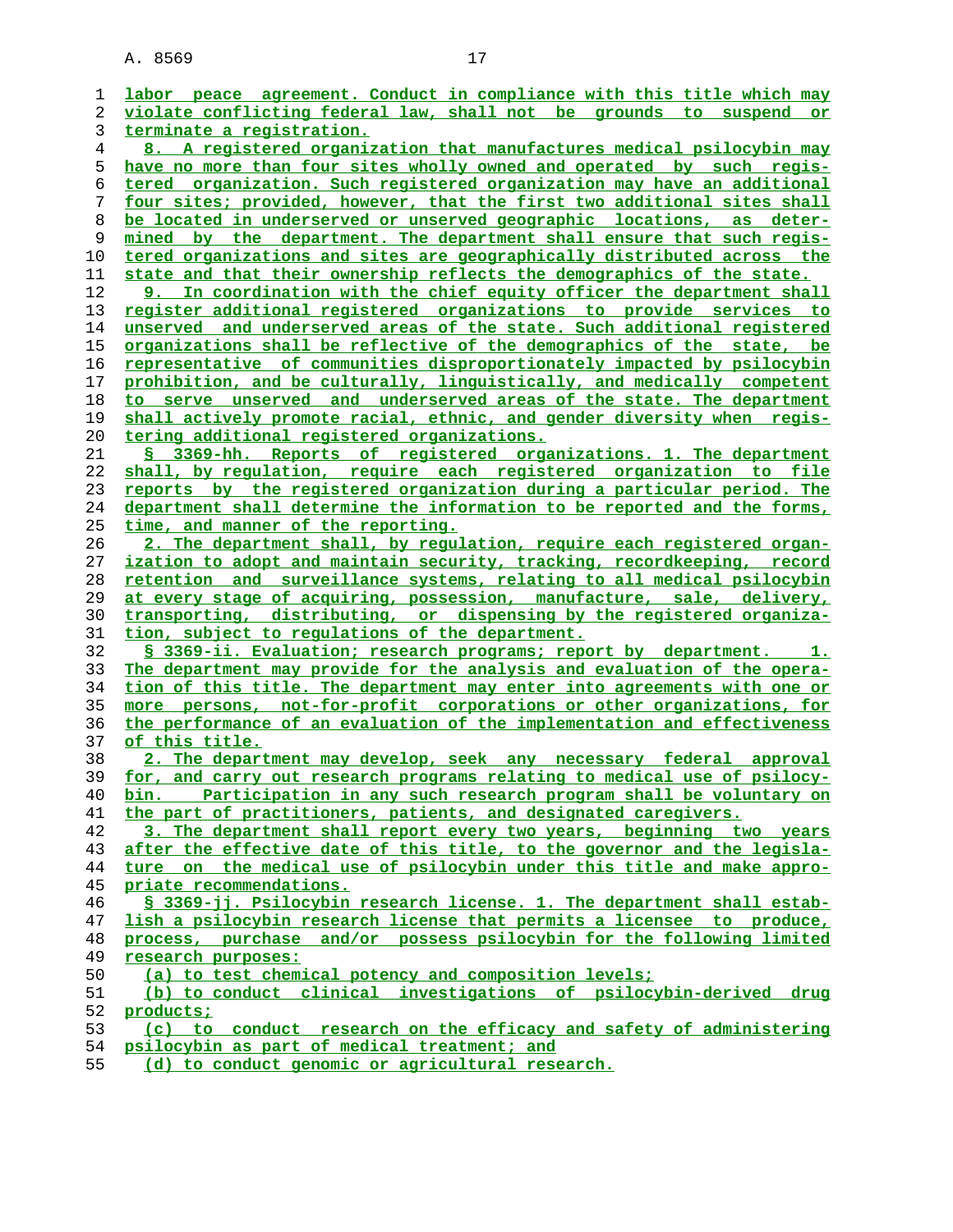**2. As part of the application process for a psilocybin research license, an applicant must submit to the department a description of the research that is intended to be conducted as well as the amount of psilocybin to be grown or purchased. The department shall review an applicant's research project and determine whether it meets the require- ments of subdivision one of this section. In addition, the department shall assess the application based on the following criteria: (a) project quality, study design, value, and impact; (b) whether the applicant has the appropriate personnel, expertise, facilities and infrastructure, funding, and human, animal, or other approvals in place to successfully conduct the project; and (c) whether the amount of psilocybin to be grown or purchased by the applicant is consistent with the project's scope and goals. If the department determines that the research project does not meet the requirements of subdivision one of this section, the application must be denied. 3. A psilocybin research licensee may only sell psilocybin grown or within its operation to other psilocybin research licensees. The depart- ment may revoke a psilocybin research license for violations of this section. 4. A psilocybin research licensee may contract with an institution of higher education, including but not limited to a hospital within the state university of New York, to perform research in conjunction with such institution. All research projects, entered into under this section must be approved by the department and meet the requirements of subdivi- sion one of this section. 5. In establishing a psilocybin research license, the department may adopt regulations on the following: (a) application requirements; (b) psilocybin research license renewal requirements, including wheth- er additional research projects may be added or considered; (c) conditions for license revocation; (d) security measures to ensure psilocybin is not diverted to purposes other than research; (e) amount of plants, useable psilocybin, psilocybin concentrates, or psilocybin-infused products a licensee may have on its premises; (f) licensee reporting requirements; (g) conditions under which psilocybin grown by licensed psilocybin producers and other product types from licensed psilocybin processors may be donated to psilocybin research licensees; and (h) any additional requirements deemed necessary by the department. 6. A psilocybin research license issued pursuant to this section must be issued in the name of the applicant and specify the location at which the psilocybin researcher intends to operate, which must be within the state of New York. 7. The application fee for a psilocybin research license shall be determined by the department on an annual basis and may be based on the size, scope and duration of the research proposed. 8. Each psilocybin research licensee shall issue an annual report to the department. The department shall review such report and make a determination as to whether the research project continues to meet the research qualifications under this section. § 3369-kk. Relation to other laws. 1. The provisions of this title shall apply, except that where a provision of this title conflicts with another provision of this chapter, this title shall apply.**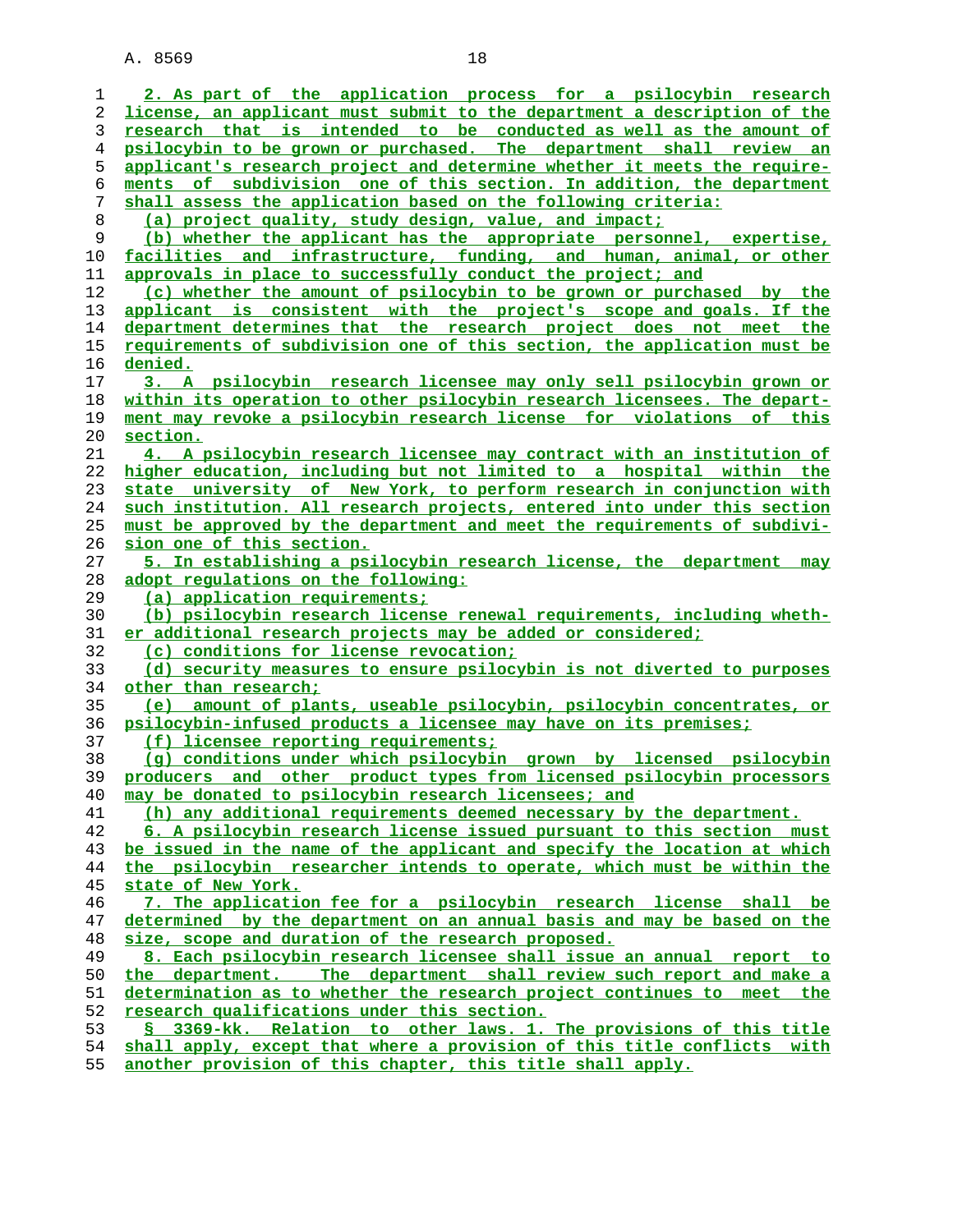| ı              | 2. Medical psilocybin shall not be deemed to be a "drug" for purposes                                                                             |
|----------------|---------------------------------------------------------------------------------------------------------------------------------------------------|
| 2              | of article one hundred thirty-seven of the education law.                                                                                         |
| 3              | § 3369-11. Psilocybin service facilitator license requirements. 1. An                                                                             |
| $\overline{4}$ | applicant for a psilocybin service facilitator license shall meet the                                                                             |
| 5              | following requirements:                                                                                                                           |
| 6              | (a) Have a high school diploma or equivalent education;                                                                                           |
| 7              | (b) Any additional education or training requirements established by                                                                              |
| 8              | the department, except that the department shall not require a degree                                                                             |
|                |                                                                                                                                                   |
| 9              | from an institution of higher education;                                                                                                          |
| 10             | (c) Any examination requirements established by the department, except                                                                            |
| 11             | that the department may provide for waivers of examination requirements                                                                           |
| 12             | in cases it deems appropriate. The department shall offer any required                                                                            |
| 13             | examination at least twice annually. The department may appoint a person                                                                          |
| 14             | to conduct or supervise examinations of applicants. An applicant may                                                                              |
| 15             | retake any failed section of the examination in accordance with rules                                                                             |
| 16             | adopted by the department; and                                                                                                                    |
| 17             | (d) Any other training, education, skill or fitness requirements                                                                                  |
| 18             | adopted by the department, such as:                                                                                                               |
| 19             | (i) Facilitation skills that are affirming, nonjudgmental and nondi-                                                                              |
| 20             | rective; and                                                                                                                                      |
| 21             | (ii) Support skills for clients during an administration session,                                                                                 |
| 22             | including specialized skills relating to client safety and clients who                                                                            |
| 23             | may have mental health conditions, ability to establish a proper envi-                                                                            |
| 24             | which psilocybin services occur and social and cultural<br>ronment<br>in                                                                          |
| 25             | <u>skills.</u>                                                                                                                                    |
| 26             | 2. The department shall establish a process to approve training cours-                                                                            |
| 27             | es for psilocybin service facilitators. To obtain approval of a course,                                                                           |
| 28             | the person providing the course shall submit an outline of instruction                                                                            |
| 29             | to the department and to the department of education that includes the                                                                            |
| 30             | course topics, total hours of instruction, hours of lectures in theory                                                                            |
| 31             | and hours of instruction in application of practical skills.                                                                                      |
| 32             | 3. The department shall establish a code of professional conduct,                                                                                 |
| 33             | including a code of ethics, for psilocybin service facilitators. The                                                                              |
| 34             | department shall establish standards of practice and professional                                                                                 |
|                |                                                                                                                                                   |
| 35             | responsibility for psilocybin service facilitators.                                                                                               |
| 36             | 4. A psilocybin service facilitator licensee may engage in the follow-                                                                            |
| 37             | ing activities in accordance with rules adopted by the department:                                                                                |
| 38             | (a) Deliver psilocybin products to premises for which a license has                                                                               |
| 39             | been issued under this title;                                                                                                                     |
| 40             | (b) Receive psilocybin products from a registered organization or                                                                                 |
| 41             | another psilocybin service center licensee; and                                                                                                   |
| 42             | (c) Sell psilocybin products to a certified patient on the premises                                                                               |
| 43             | for which the license has been issued.                                                                                                            |
| 44             | \$ 3369-mm. Protections for the medical use of psilocybin. 1. Certi-                                                                              |
| 45             | fied patients, designated caregivers, psilocybin service centers and                                                                              |
| 46             | employees of psilocybin service centers, practitioners, registered                                                                                |
| 47             | organizations and the employees of registered organizations, and psilo-                                                                           |
| 48<br>49       | cybin researchers shall not be subject to arrest, prosecution, or penal-<br>ty in any manner, or denied any right or privilege, including but not |
| 50             | limited to civil penalty or disciplinary action by a business or occupa-                                                                          |
|                |                                                                                                                                                   |
| 51<br>52       | tional or professional licensing board or bureau, solely for the certi-<br>fied medical use or manufacture of psilocybin, or for any other action |
| 53             | or conduct in accordance with this title.                                                                                                         |
| 54             | 2. Being a certified patient shall be deemed to be having a "disabili-                                                                            |
| 55             | ty" under article fifteen of the executive law, section forty-c of the                                                                            |
|                |                                                                                                                                                   |

**civil rights law and sections 240.00, 485.00, and 485.05 of the penal**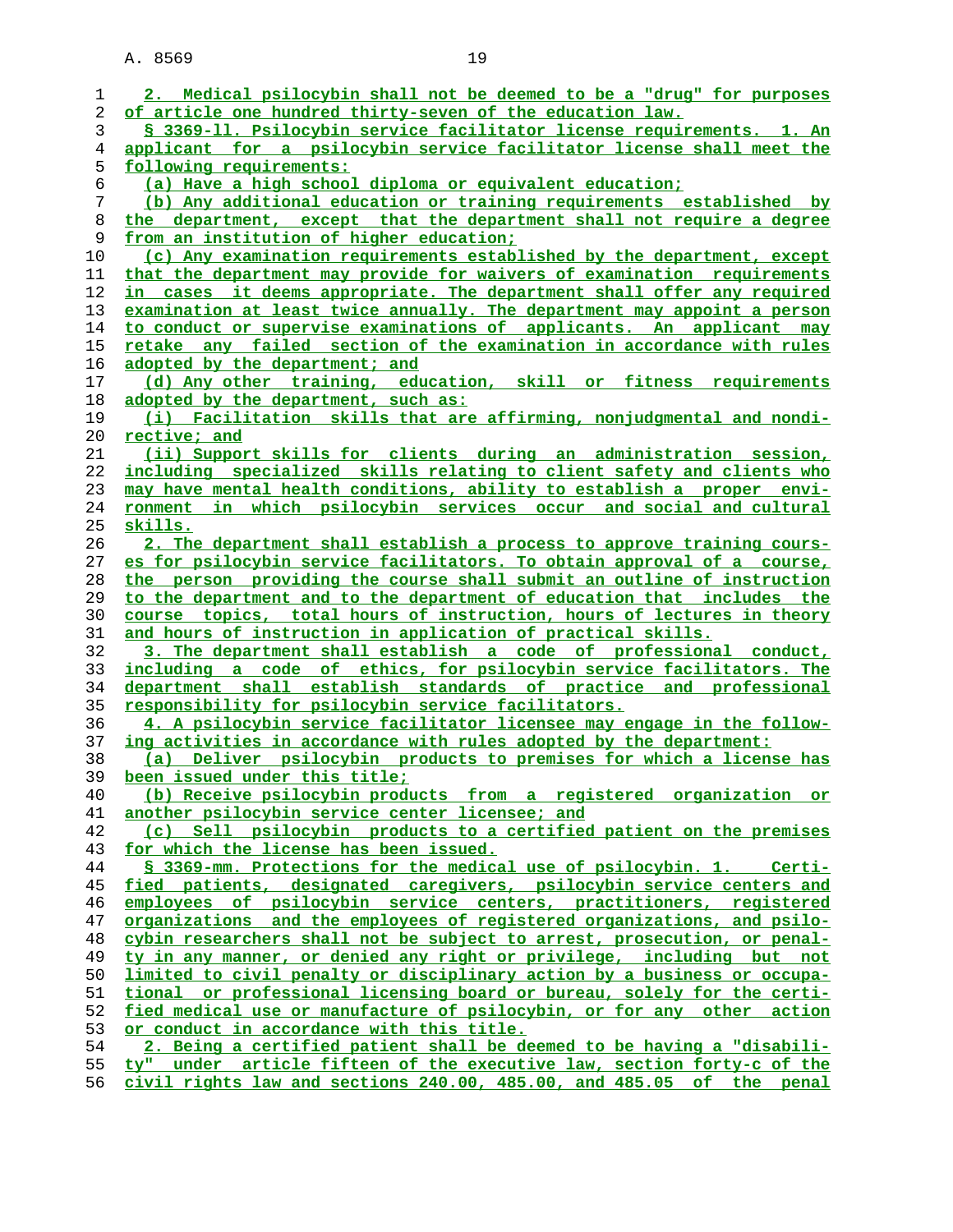**law. This subdivision shall not bar the enforcement of a policy prohib- iting an employee from performing his or her employment duties while impaired by a controlled substance. This subdivision shall not require any person or entity to do any act that would put the person or entity in direct violation of federal law or cause it to lose a federal contract or funding. 3. The fact that a person is a certified patient and/or acting in accordance with this title, shall not be a consideration in a proceeding pursuant to applicable sections of the domestic relations law, the social services law and the family court act. 4. (a) Certification applications, certification forms, any certified patient information contained within a database, and copies of registry identification cards shall be deemed exempt from public disclosure under sections eighty-seven and eighty-nine of the public officers law. Upon specific request by a certified patient to the department, the depart- ment shall verify the requesting patient's status as a valid certified patient to the patient's school or employer or other designated party, to ensure compliance with the protections afforded by this section. (b) The name, contact information, and other information relating to practitioners registered with the department under this title shall be public information and shall be maintained on the department's website accessible to the public in searchable form. However, if a practitioner notifies the department in writing that he or she does not want his or her name and other information disclosed, that practitioner's name and other information shall thereafter not be public information or main- tained on the department's website, unless the practitioner cancels the request. 5. A person currently under parole, probation or other state or local supervision, or released on bail awaiting trial may not be punished or otherwise penalized for conduct allowed under this title. 6. Employees who use medical psilocybin shall be afforded the same rights, procedures and protections that are available and applicable to injured workers under the workers' compensation law, or any rules or regulations promulgated thereunder, when such injured workers are prescribed medications that may prohibit, restrict, or require the modification of the performance of their duties. § 3369-nn. Regulations. The department shall promulgate regulations to implement this title. § 3369-oo. Suspend; terminate. Based upon the recommendation of the department, executive director and/or the superintendent of state police that there is a risk to the public health or safety, the governor may immediately suspend or terminate all licenses issued to registered organizations. § 3369-pp. Pricing. Registered organizations shall submit documenta- tion to the executive director of any change in pricing per dose for any medical psilocybin product within fifteen days of such change. Prior approval by the executive director shall not be required for any such change; provided however that the department is authorized to modify the price per dose for any medical psilocybin product if necessary to main** tain public access to appropriate medication. **§ 3369-qq. Psilocybin services grant program. The department shall establish a program of awarded grants within the amount in the psilocy- bin services grant program fund established under section ninety-seven- uuuu of the state finance law for veterans and first responders to receive monetary assistance for psilocybin services pursuant to this title. The department shall promulgate any necessary rules and regu-**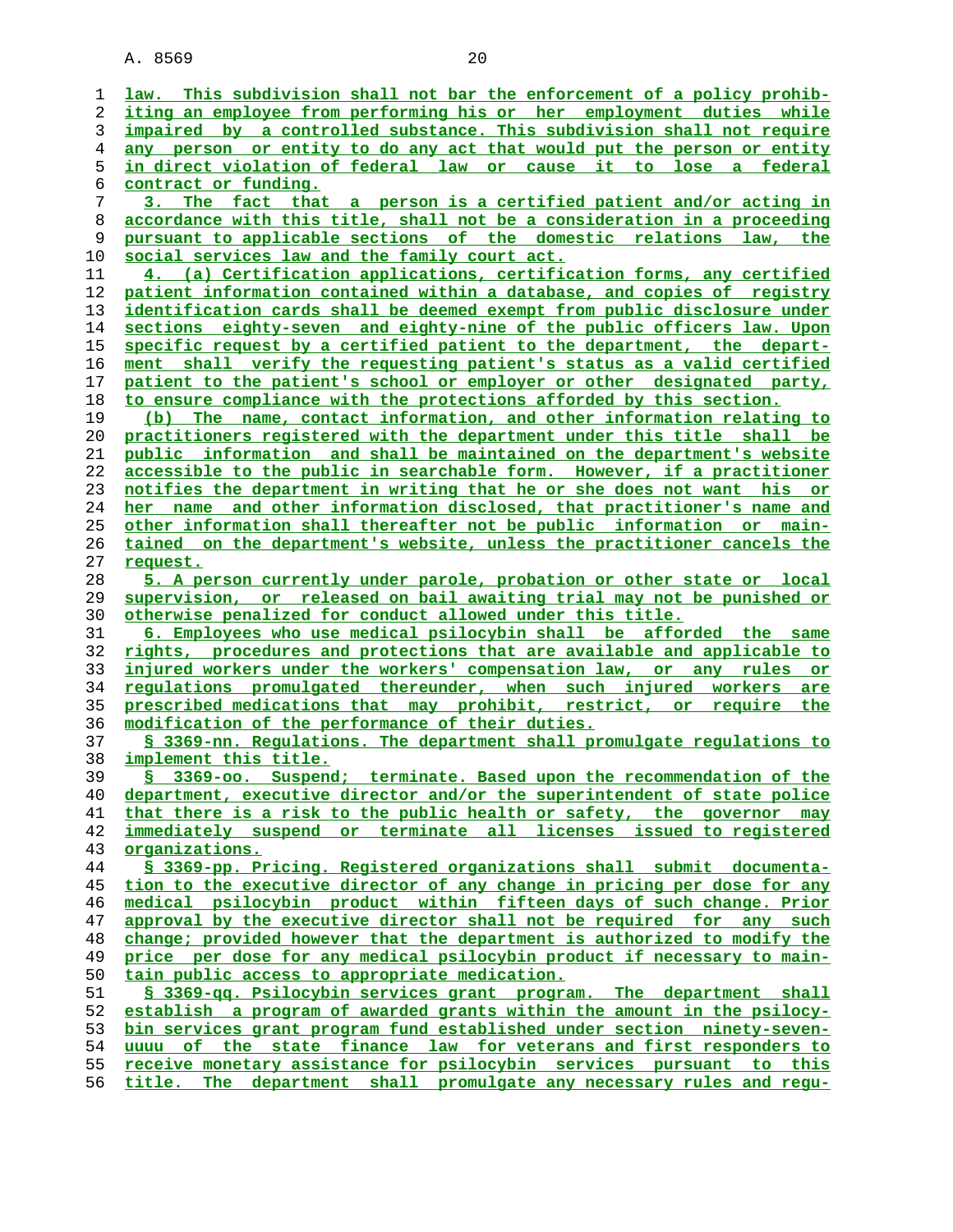| 1              | lations for the application and distribution of any funds pursuant to                                                                                |
|----------------|------------------------------------------------------------------------------------------------------------------------------------------------------|
| 2              | this section.                                                                                                                                        |
| 3              | § 3369-rr. Psilocybin services advisory board. 1. The psilocybin                                                                                     |
| $\overline{4}$ | services advisory board or "advisory board" is established within the                                                                                |
| 5              | department to advise and issue recommendations on the use of medical                                                                                 |
| 6              | psilocybin in the state of New York.                                                                                                                 |
| 7              | 2. (a) The advisory board shall consist of fourteen voting appointed                                                                                 |
| 8              | members, along with the following members serving as non-voting ex-offi-                                                                             |
| 9              | cio members: (i) the commissioner, or his or her designee; and (ii) a                                                                                |
| 10             | <u>representative from the department who is familiar with public health</u>                                                                         |
| 11             | programs and public health activities in the state.                                                                                                  |
| 12             | (b) The governor shall have eight appointments, the temporary presi-                                                                                 |
| 13             | dent of the senate and the speaker of the assembly shall each have three                                                                             |
| 14             | appointments to the board. Advisory board members shall have statewide                                                                               |
| 15             | geographic representation that is balanced and diverse in its composi-                                                                               |
| 16             | tion. Appointed members shall have an expertise in public and behavioral                                                                             |
| 17             | health, substance use disorder treatment, effective rehabilitative                                                                                   |
|                | treatment for adults and juveniles, homelessness and housing, economic                                                                               |
| 18<br>19       | development, environmental conservation, job training and placement,                                                                                 |
|                | criminal justice, and drug policy. Further, the advisory board shall                                                                                 |
| 20             |                                                                                                                                                      |
| 21             | include residents from communities most impacted by psilocybin prohibi-                                                                              |
| 22             | tion, people with prior drug convictions, the formerly incarcerated, and                                                                             |
| 23             | representatives from the farming industry, psilocybin industry, and                                                                                  |
| 24             | organizations serving communities impacted by past federal and state                                                                                 |
| 25             | drug policies.<br>3. The members shall be appointed to the advisory board to each serve                                                              |
| 26             |                                                                                                                                                      |
| 27             | <u>four-year terms and in the event of a vacancy, the vacancy shall be</u>                                                                           |
| 28             | filled in the manner of the original appointment for the remainder of                                                                                |
| 29             | the term. The appointed members and representatives shall receive no                                                                                 |
| 30             | compensation for their services but shall be allowed their actual and                                                                                |
| 31             | necessary expenses incurred in the performance of their duties as board                                                                              |
| 32             | members.                                                                                                                                             |
| 33             | 4. The chairperson of the advisory board and the vice chairperson                                                                                    |
| 34             | shall be elected from among the members of the advisory board by the                                                                                 |
| 35             | members of such advisory board. The vice chairperson shall represent the<br>advisory board in the absence of the chairperson at all official advi-   |
| 36             |                                                                                                                                                      |
| 37             | sory board functions.                                                                                                                                |
| 38<br>39       | 5. The advisory board shall enact and from time to time may amend                                                                                    |
| 40             | bylaws or rules in relation to its meetings and the transaction of its<br>business. The board may also establish committees and subcommittees        |
| 41             | necessary for the operation of the board. A majority of the total number                                                                             |
| 42             | of voting members which the board would have were there no vacancies,                                                                                |
|                |                                                                                                                                                      |
| 43             | shall constitute a quorum and shall be required for the board to conduct<br>business. All meetings of the advisory board shall be conducted in       |
| 44             | accordance with the provisions of article seven of the public officers                                                                               |
| 45<br>46       | law.                                                                                                                                                 |
| 47             |                                                                                                                                                      |
|                | <u>6. Within the first two years of the establishment of the advisory</u>                                                                            |
| 48<br>49       | board, the board shall meet at least once every two calendar months at a<br>time and place determined by the chairperson or a majority of the voting |
|                |                                                                                                                                                      |
| 50             | members of the board. After the first two years, the advisory board                                                                                  |
| 51             | shall meet at least once every calendar quarter at a time<br>and place                                                                               |
| 52             | determined by the chairperson or a majority of the voting members of the                                                                             |
| 53             | board. The advisory board may also meet at other times and places speci-                                                                             |
| 54             | fied by the call of the chairperson or of a majority of the voting                                                                                   |
| 55             | members of the board.                                                                                                                                |

**7. The advisory board shall have the following duties:**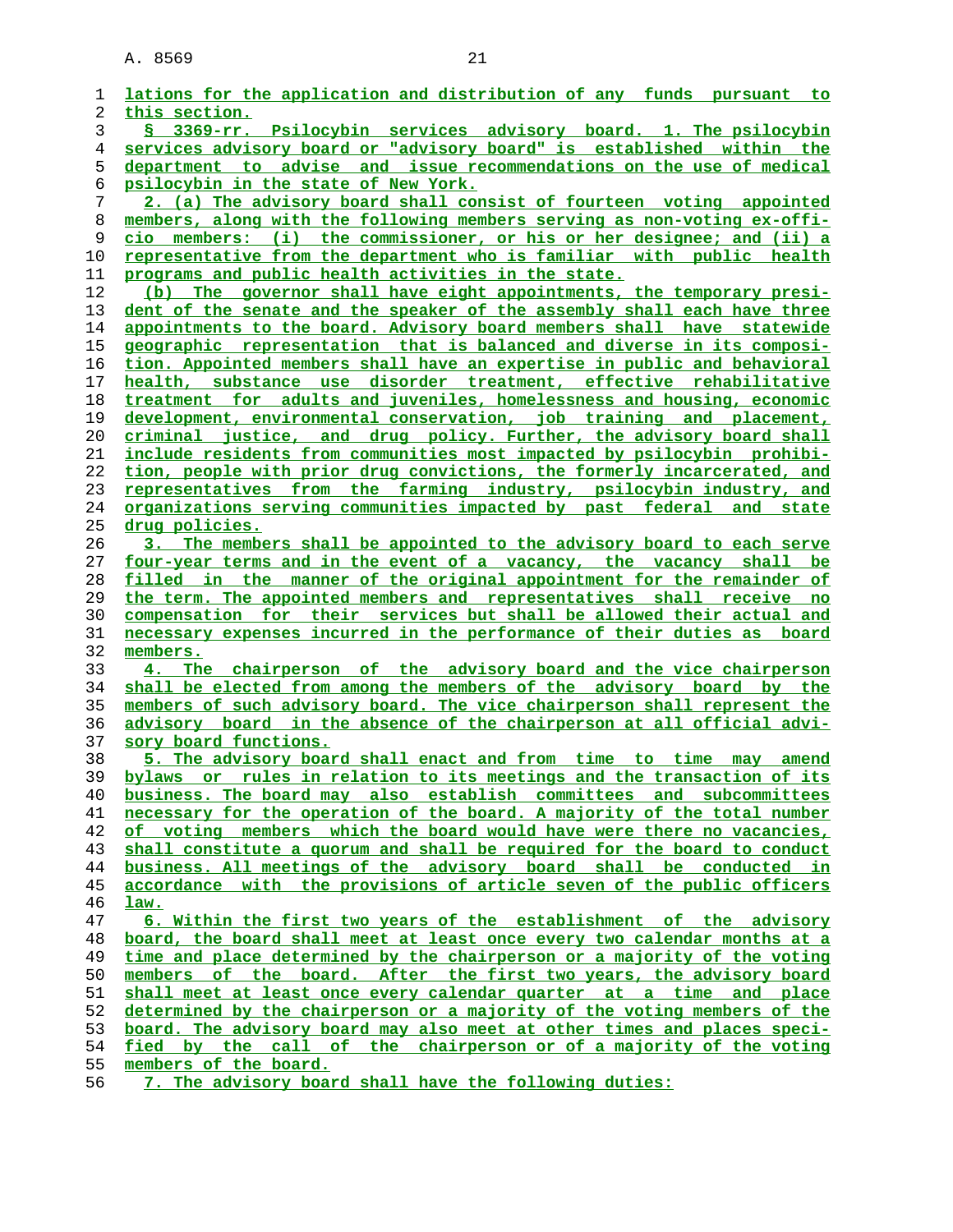| ı  | (a) Provide advice to the department regarding the provisions of this       |
|----|-----------------------------------------------------------------------------|
| 2  | title and make recommendations on available medical, psychological,         |
| 3  | scientific studies, research and other information relating to the safe-    |
| 4  | ty and efficacy of psilocybin in treating mental health conditions,         |
| 5  | including but not limited to addiction, depression, anxiety disorders       |
| 6  | and end-of-life psychological distress.                                     |
| 7  | (b) Make recommendations to the department on the requirements, spec-       |
| 8  | ifications and quidelines for providing psilocybin services to a client,    |
| 9  | including:                                                                  |
| 10 | (i) The requirements, specifications and quidelines for holding and         |
| 11 | <u>verifying the completion of a preparation session, an administration</u> |
| 12 | session and an integration session; and                                     |
| 13 | (ii) The contents of the certified patient information form that a          |
| 14 | certified patient must complete and sign before the patient participates    |
| 15 | in an administration session, giving particular consideration to:           |
| 16 | (A) The information that should be solicited from the patient to            |
| 17 | determine whether such patient should participate in the administration     |
| 18 | session, including information that may identify risk factors and           |
| 19 | contraindications;                                                          |
| 20 | (B) The information that should be solicited from the patient to            |
| 21 | assist the psilocybin service center operator and the psilocybin service    |
| 22 | facilitator in meeting any public health and safety standards and indus-    |
| 23 | try best practices during the administration session; and                   |
| 24 | (C) The health and safety warnings and other disclosures that should        |
| 25 | be made to the patient before such patient participates in the adminis-     |
| 26 | tration session.                                                            |
| 27 | (c) Make recommendations to the department on public health and safety      |
| 28 | standards and industry best practices for each type of licensee under       |
| 29 | this title.                                                                 |
| 30 | (d) Make recommendations to the department on the formulation of a          |
| 31 | code of professional conduct for psilocybin service facilitators, giving    |
| 32 | <u>particular consideration to a code of ethics.</u>                        |
| 33 | (e) Make recommendations to the department on the education and train-      |
| 34 | ing that psilocybin service facilitators must complete, including but       |
| 35 | not limited to whether such education and training should be available      |
| 36 | through online resources. Giving particular consideration to:               |
| 37 | (i) Facilitation skills that are affirming, non-judgmental and non-di-      |
| 38 | rective;                                                                    |
| 39 | (ii) Support skills for clients during an<br>administration<br>session,     |
| 40 | including specialized skills for client safety and clients who may have     |
| 41 | a mental health condition;                                                  |
| 42 | (iii) The environment in which psilocybin services should occur; and        |
| 43 | (iv) Social and cultural considerations.                                    |
| 44 | (f) Make recommendations to the department on the examinations that         |
| 45 | psilocybin service facilitators must pass.                                  |
| 46 | (q) Make recommendations to the department on public health and safe-       |
| 47 | ty standards and industry best practices for holding and completing an      |
| 48 | administration session, including:                                          |
| 49 | (i) Whether group administration sessions should be available;              |
| 50 | (ii) Whether certified patients should be able to access common or          |
| 51 | outside areas on the premises of the psilocybin service center at which     |
| 52 | the administration session is held;                                         |
| 53 | (iii) The circumstances under which an administration session is            |
| 54 | considered complete; and                                                    |
| 55 | The transportation needs of the client after the completion of<br>(iv)      |
|    |                                                                             |

**the administration session.**